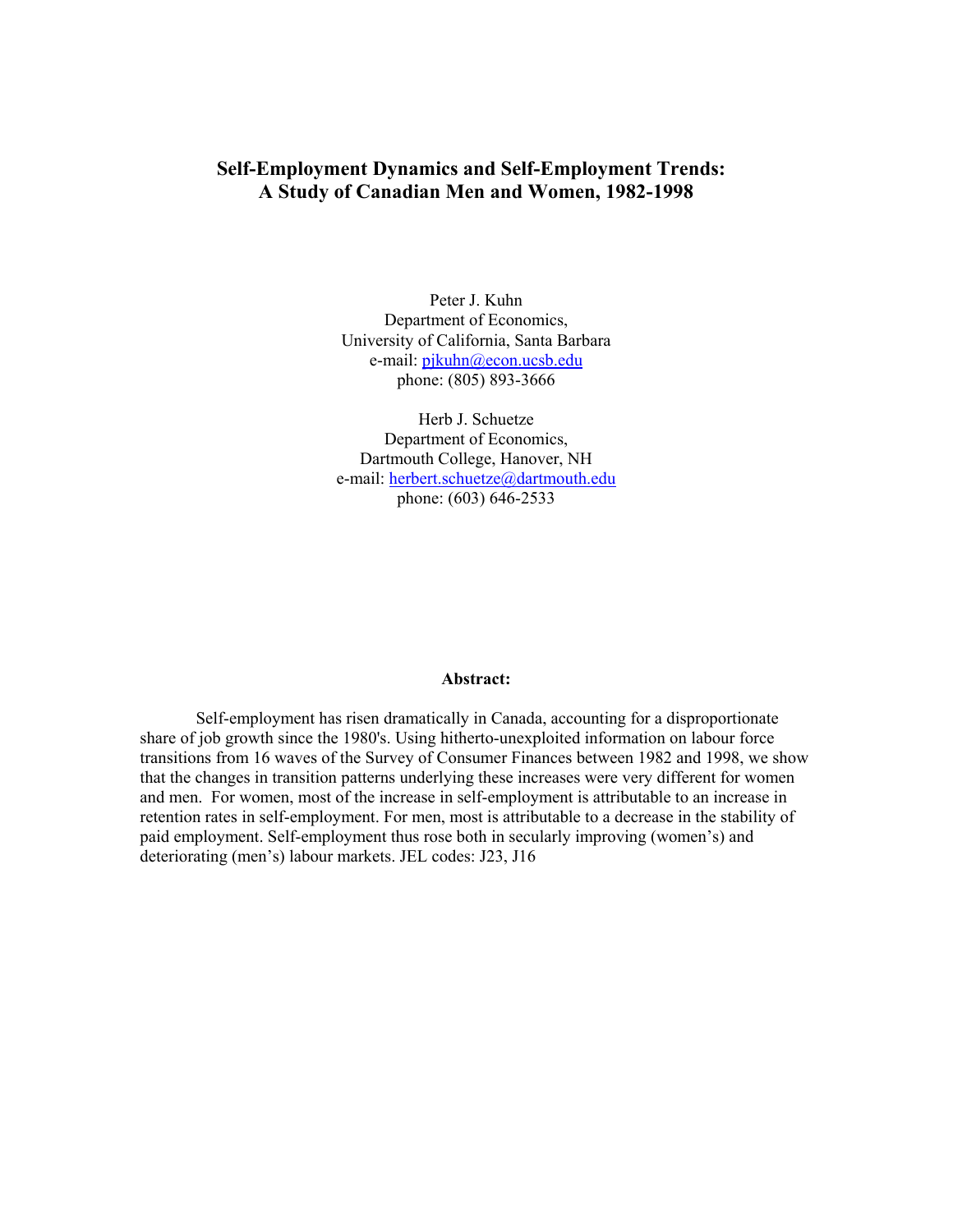### **1. Introduction**

Between 1982 and 1998 the number of self-employed Canadians between the ages of 25 and 54 increased by 119 percent, compared to a 53 percent increase in paid employment.<sup>1</sup> What explains this increase in self-employment? In this paper we shed some light on this question by examining hitherto-unexploited data on flows into and out of self-employment over this time period. Data on flows provide clues on the causes of change that are not available by examining stocks alone, because they describe the mechanisms by which individuals become, or cease to be, self-employed, and allow us to examine how these mechanisms have changed over time.

The data used in this paper are the Surveys of Consumer Finances for the years 1982 to 1998. These files contain standard labour force data for the week prior to the survey, as well as supplemental data on the previous year's work experience and income. As a result, we are able to observe individuals in contiguous years, giving us a 2-year panel for each individual. We analyze the dynamics of self-employment as a Markov process among three labour force states: employment in the wage-and-salary sector (E), self-employment (S), and not employed (N). The Markov model allows us to easily compute steady-state self-employment rates associated with the transition processes observed at any point in time, and to decompose changes in these steady-state rates into portions attributable to various changes in the transition matrix.

Our main findings are as follows. First, as we might expect, the steady-state rate of selfemployment increased between the 1980's and 1990's for both women and men, though by more for women. Second, perhaps surprisingly, the process by which these rates increased was quite different. Between the 1980's and 1990's, prime-age men's transition rates from paid employment to nonemployment increased substantially. Because non-employed men are more likely than wage-and-salary-employed men to become self-employed, this can account for most of the increase in the steady-state rate of male self-employment. In contrast, the steady-state rate of self-employment among women rose primarily because of decreased exit from self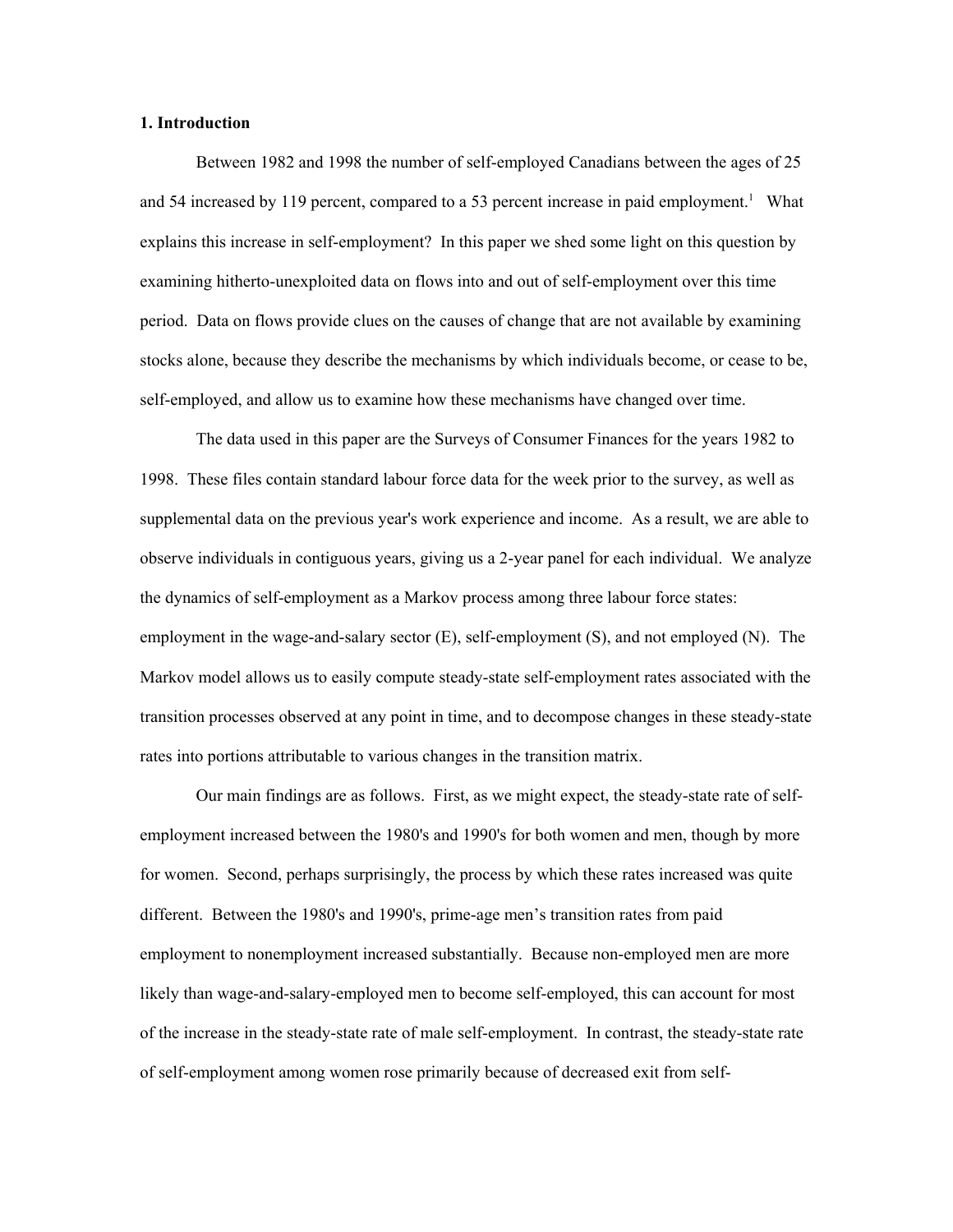employment, and (of somewhat less importance) a rise in entry into self-employment.

The association of men's increased self-employment with a decrease in the permanence of paid jobs, and of women's increased self-employment with higher survival rates in selfemployment, suggests, more broadly, that men's behavioural changes were, in part, a response to a secular deterioration in labour market conditions, while women were responding to an improving market. Supporting evidence for this view is provided by two further results in our paper. First, multinomial logit analysis of the key transition probabilities identified above shows that changes in observable demographic characteristics, such as age, education, and immigration, cannot explain the changes in either men's or women's transition probabilities between the 1980's and 1990's. This leaves room for other factors, such as general labour market conditions, to play a central role. Second, we present evidence on secular changes in the *quality* of new selfemployment opportunities, measured by three labour market outcomes –earnings, hours, and the presence of employees-- for individuals who have been self-employed for less than a year. All three indicators show a deterioration for men and an improvement for women between the 1980's and 1990's.

The remainder of this paper is organized as follows. Section 2 briefly reviews the existing literature on the determinants of self-employment levels and flows. In Section 3 we describe the data and present simple descriptive statistics on self-employment entrants and leavers. Section 4 presents the basic transition matrices, by period and gender, and computes steady-state rates of self-employment based on these matrices. Section 5 performs a number of decompositions identifying which transition rates played key roles in explaining changes in these steady-state self-employment rates. In Section 6 we use a multinomial logit model to assess the effect of demographic changes on these key probabilities. Section 7 presents supporting evidence on trends in the quality of new self-employment opportunities, and Section 8 concludes.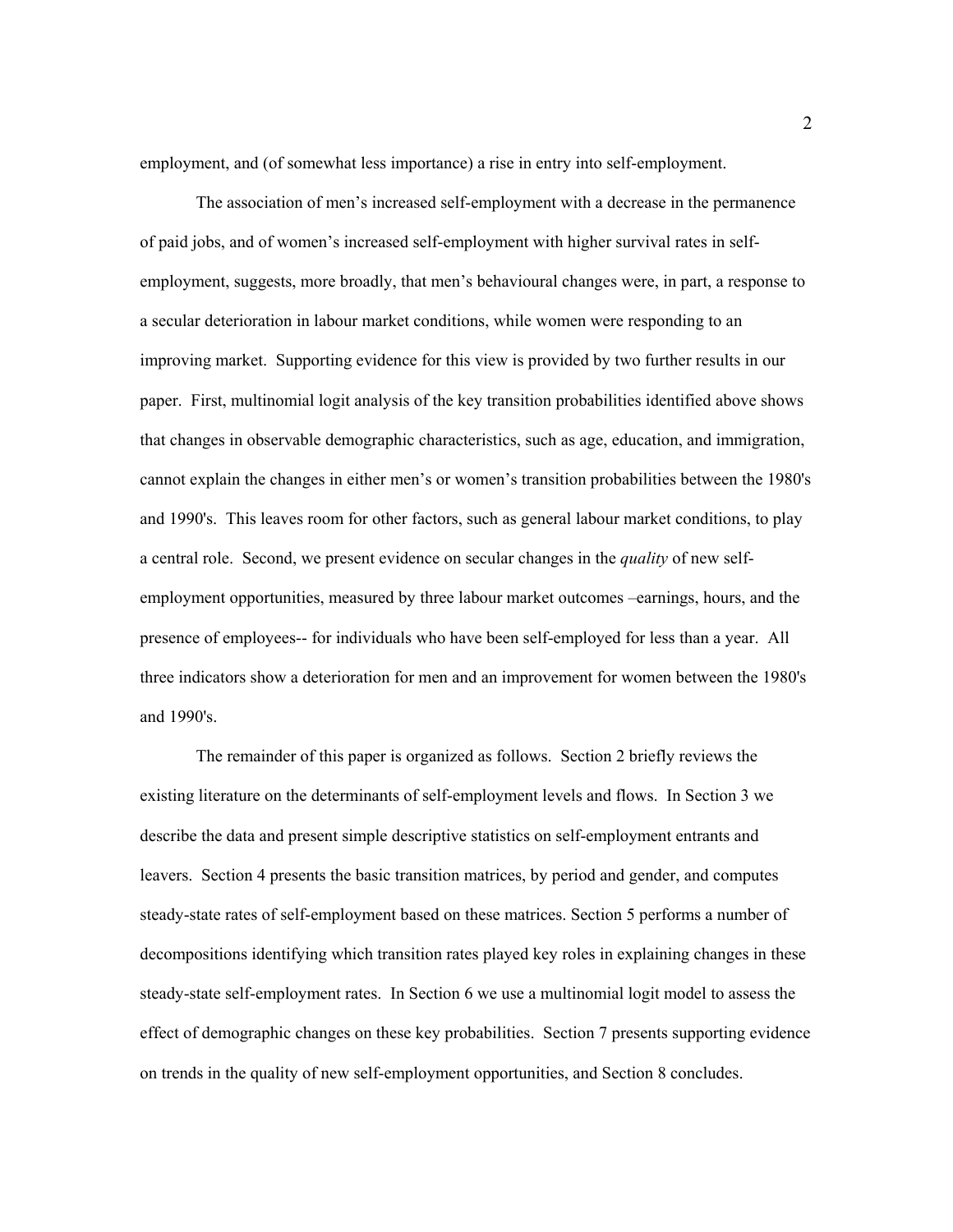### **2. Previous Literature**

Most previous studies of self-employment trends use data only on the *stock* of selfemployed individuals (e.g. Blau (1987), Fairlie and Meyer (1998) for the US; Lin, Yates and Picot (1998a) for Canada, Schuetze (2000) for the US and Canada; and Blanchflower (2000) for a variety of OECD countries). These studies use shift-share and regression techniques to attribute changes in stocks to a variety of possible causes, including shifting demographic composition of the labour force, tax laws, and general economic conditions, with rather mixed conclusions. For example, Schuetze argues that the general level of income taxation helps explain why Canada's self-employment rate is higher, and increasing more rapidly than the US rate. Blau (1987) finds that changes in industry mix cannot explain much of the recent rise in US self-employment. These and other similar studies are surveyed Kuhn (2000) and Blanchflower (2000); they do not examine data on flow rates into and out of self-employment.

A much smaller number of studies use data on self-employment flows (e.g. Evans and Leighton 1989, Meyer 1990 and Alba-Ramirez 1994 for the US; Lin, Yates, and Picot 1998b and Moore and Mueller 1998 for Canada). For the most part, these studies are descriptive in nature, simply documenting the flow patterns that exist at a point in time in a particular country. Partly because these are early studies of flows, and partly because of a lack of large panel data sets with consistent self-employment information over long periods, they do not attempt to use changes in flow patterns as a way of understanding the causes of secular changes in self-employment stocks. There are only two exceptions of which we are aware. Lin, Yates and Picot (1998b) present some aggregate provincial statistics on changes in self-employment flows between 1981 and 1995 in Canada. The main focus of their analysis is however on the cyclical properties of these flows, i.e. on the effects of short-run fluctuations in various business cycle measures, net of time trends. The only other exception is a study of British self-employment, by Blanchflower and Freeman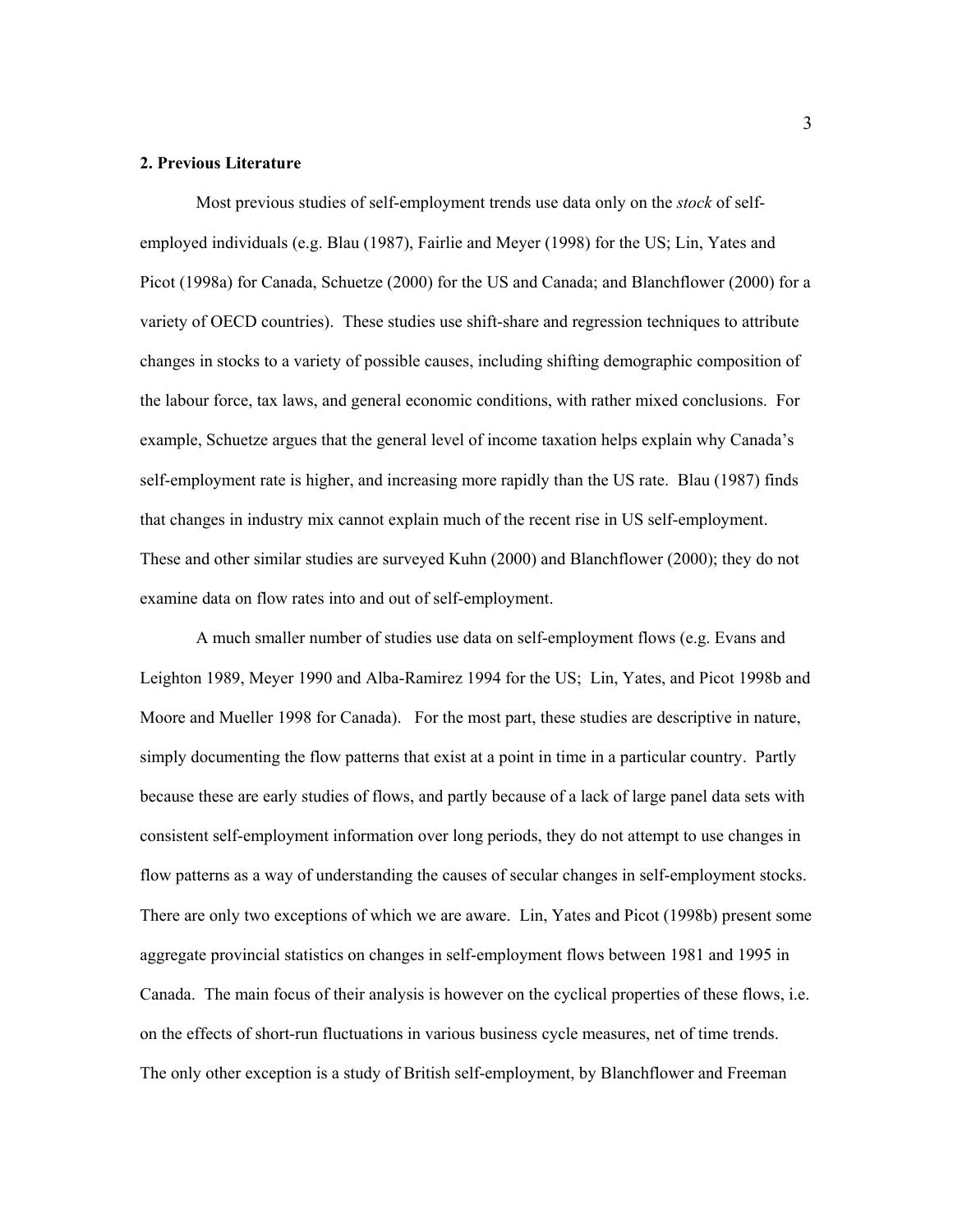(1994). Similar to our results, they find no increase in the transition rate from employment to self-employment, and an increase in transitions from self-employment to unemployment, for men between 1979 and 1990. The substantial increase in British male self-employment over this period, they argue, must therefore reflect other factors, such as deteriorating labour markets.

### **3. Data and Descriptive Statistics**

As mentioned, we draw the 2-year panel data used in this paper from a series of microdata files from Canada collected for the survey years 1982 to 1998. The microdata files are taken from the Canadian Surveys of Consumer Finances (SCF's) which are conducted in April of each year and contain standard labour force data for approximately 75 thousand individuals per year.<sup>2</sup> All samples are restricted to individuals aged 25 to 54; we focus on this age group because it is less likely to be affected by secular increases in school attendance in early retirement. Workers in primary industries are excluded in order to abstract from ongoing employment declines in agriculture and fishing which affect self-employment statistics. To facilitate the examination of long-run secular changes, and to increase parameter precision (transitions into and out of self-employment are relatively rare events), we pool all the surveys corresponding to the 1980's, and those for the 1990's, and simply compare the two periods to each other. Thus we work with four separate data files-- two data files comprising the 1982-1989 surveys, with 104 thousand observations on men and 118 thousand observations on women; and two data files comprising the 1990-1998 surveys with 169 thousand men and 188 thousand women. Comparing these two periods, aggregate labour market conditions in Canada were quite similar. The average unemployment rate among Canadians aged 25 to 54 in our "1980's" period was 8.4 percent, versus 8.7 percent in the  $1990's$ <sup>3</sup>.

These data offer a number of advantages over other Canadian data sets that might be used to analyse self-employment dynamics. First, because they contain data for the week prior to the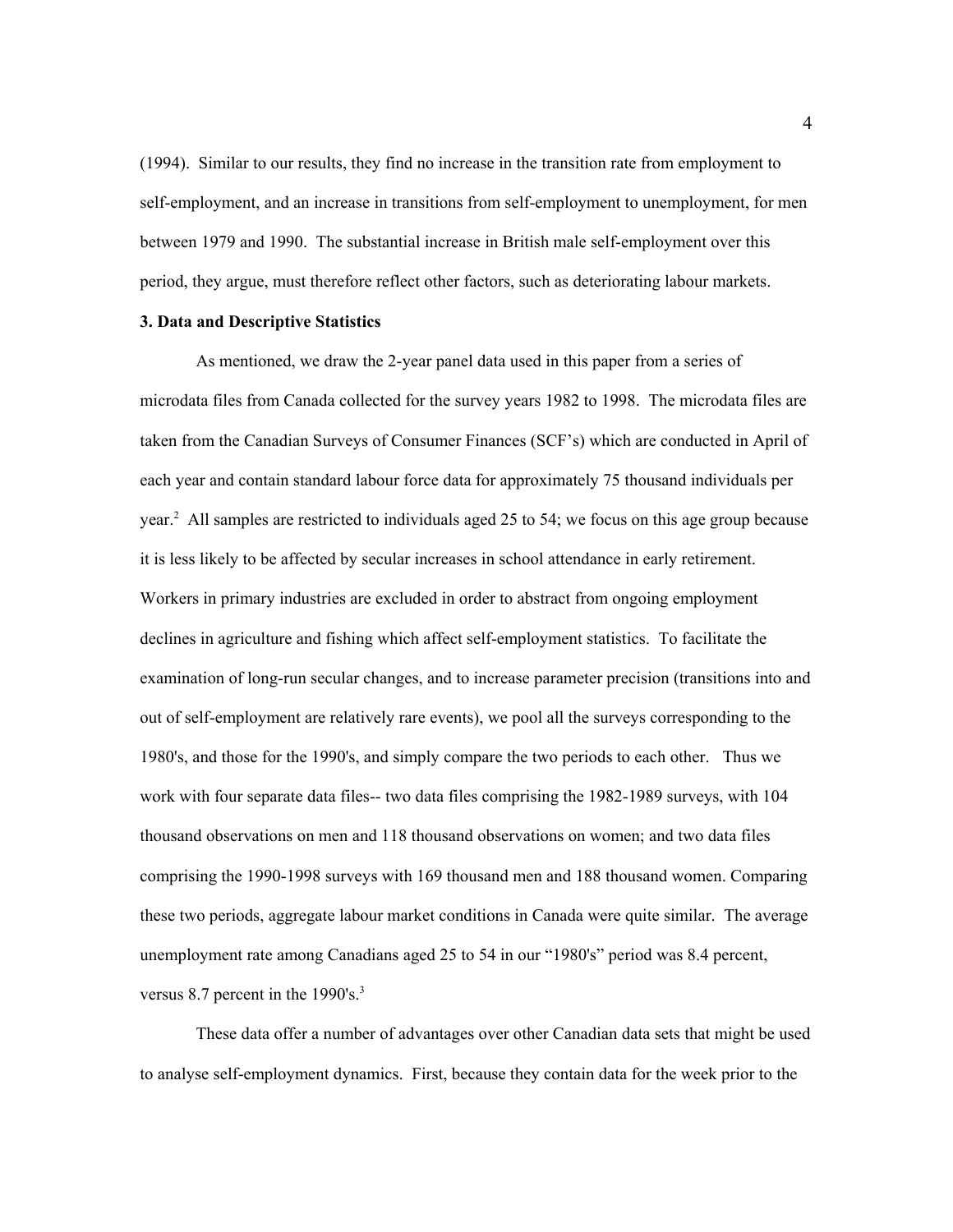survey as well as supplemental data on the previous year's work experience and income, they enable us to estimate annual gross flows between labour force states. In addition, because the surveys are highly consistent in sampling design and questionnaire structure over many years, we are able to examine changes in these flows over time to evaluate the causes of secular changes in self-employment. Finally, the surveys allow us to observe a number of individual characteristics, such as education and place of birth, which are not measured in administrative data sets.

One pecularity of using the SCF to study labour force dynamics is the fact that labour force status is not measured the same way in two years for which we observe each individual. For the week prior to the survey, the respondent is asked to report whether or not he or she was employed. If the individual was employed, he or she was asked whether in their "main job" he/she was self-employed or employed in the wage and salary sector. Using this information we assign each individual to one of three mutually-exclusive states: "employed" (but not selfemployed) (E), "self-employed" (S), or "not employed"  $(N)$ .<sup>4</sup>

For the calendar year prior to the survey, no direct question about self-employment in one's "main job" is asked. Instead, we have data on the number of weeks worked in the year, plus information on the amount and source of income in that year, and use this to impute whether the individual was self-employed or a wage and salary earner in his/her "main job". For the vast majority of individuals in our sample, assigning them a labour market status on the basis of this information is straightforward: most respondents either worked the full year or not at all, and had only one source of labour market income: wage and salary earnings or self-employment income. For part-year workers and those with multiple sources of labour market income, we proceeded as follows. First, we assigned to each individual a probability of *working* (being either "wage-andsalary-employed" or "self-employed") equal to the number of weeks worked divided by 52. Second, we allocated those weeks of work to self-employment or wage-and-salary employment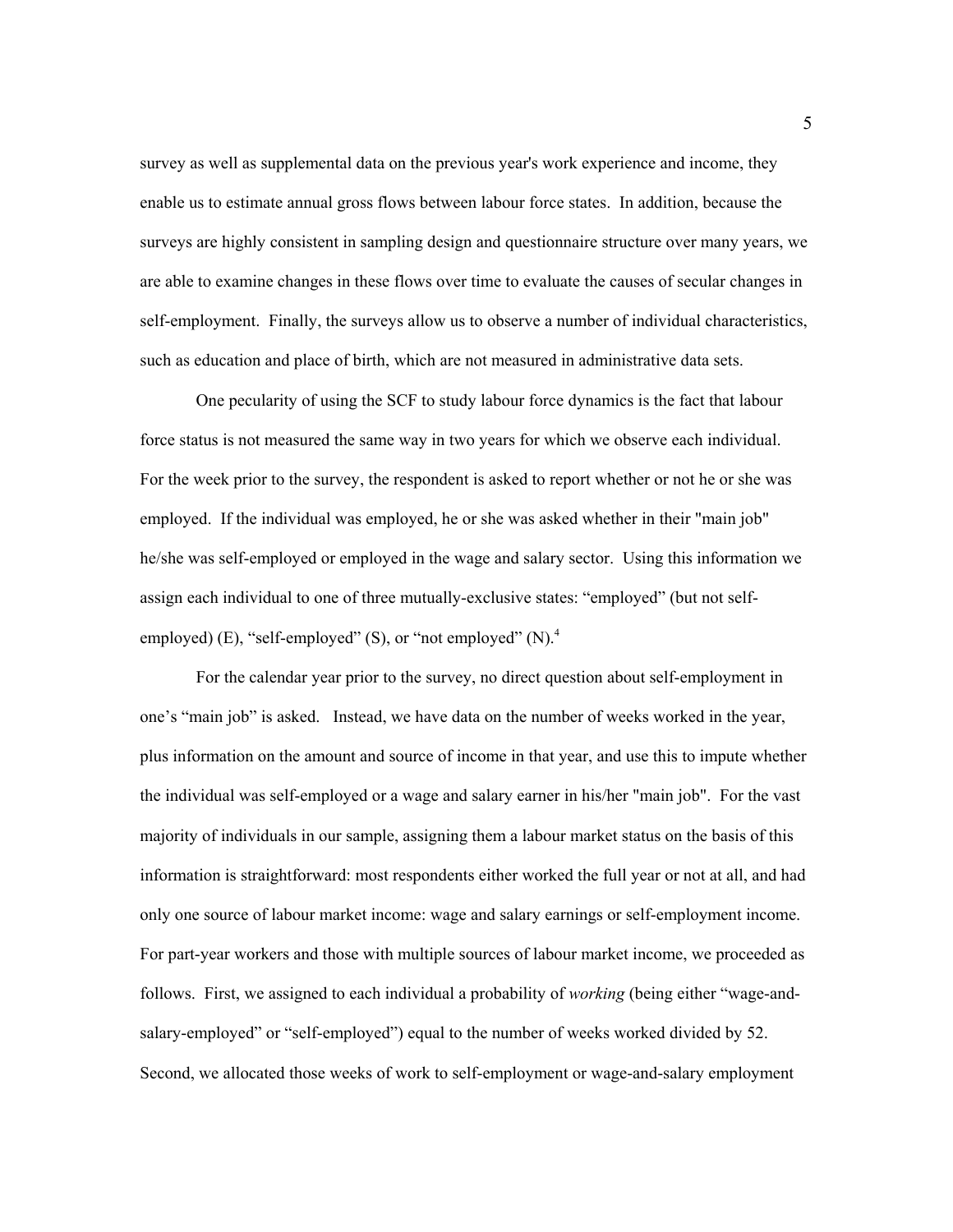according to the relative amounts of income earned from each. Thus each part-year worker, and each individual with multiple earned income sources, contributes more than one observation to our data, with the weights assigned to each observation given by our estimate of the probability they were in the corresponding labour market state in a randomly selected week during the previous year.

Clearly, there are some potential problems with the above approach. For example, in some instances self-employment income is negative. While this should still be interpreted as time in self-employment, it probably takes less time to lose money than to earn it. We address this problem by recasting negative self-employment income as its absolute value times some fraction.<sup>5</sup> Another issue is seasonality: one week in April (the survey week) may not be representative of an entire year. Like the preceding issue however, this will primarily affect the *level* of selfemployment transition rates at a point in time. Because the definitions of both previous- and current-year self-employment are the same across all years of the SCF, these issues should not materially affect our estimates of how transition matrices changed over time, which are our main interest in this paper.

A final issue is whether to allocate self- versus paid- employment probabilities strictly in proportion to relative incomes from each: wages in the two jobs may not be equal. Further, if strict proportionality is used, an individual who, throughout the entire year, worked both parttime in the self-employment sector and full-time in the wage and salary sector would be designated as self-employed in their "main job" for some fraction of the previous year, but would *never* be so classified according to the "survey week" definition. In the results reported here we correct for these measurement differences by utilizing the fact that our two-year panels overlap. The (year-specific) proportionality factor used to allocate individuals between paid- and selfemployment in the results reported here is the one that forces self-employment rates by either of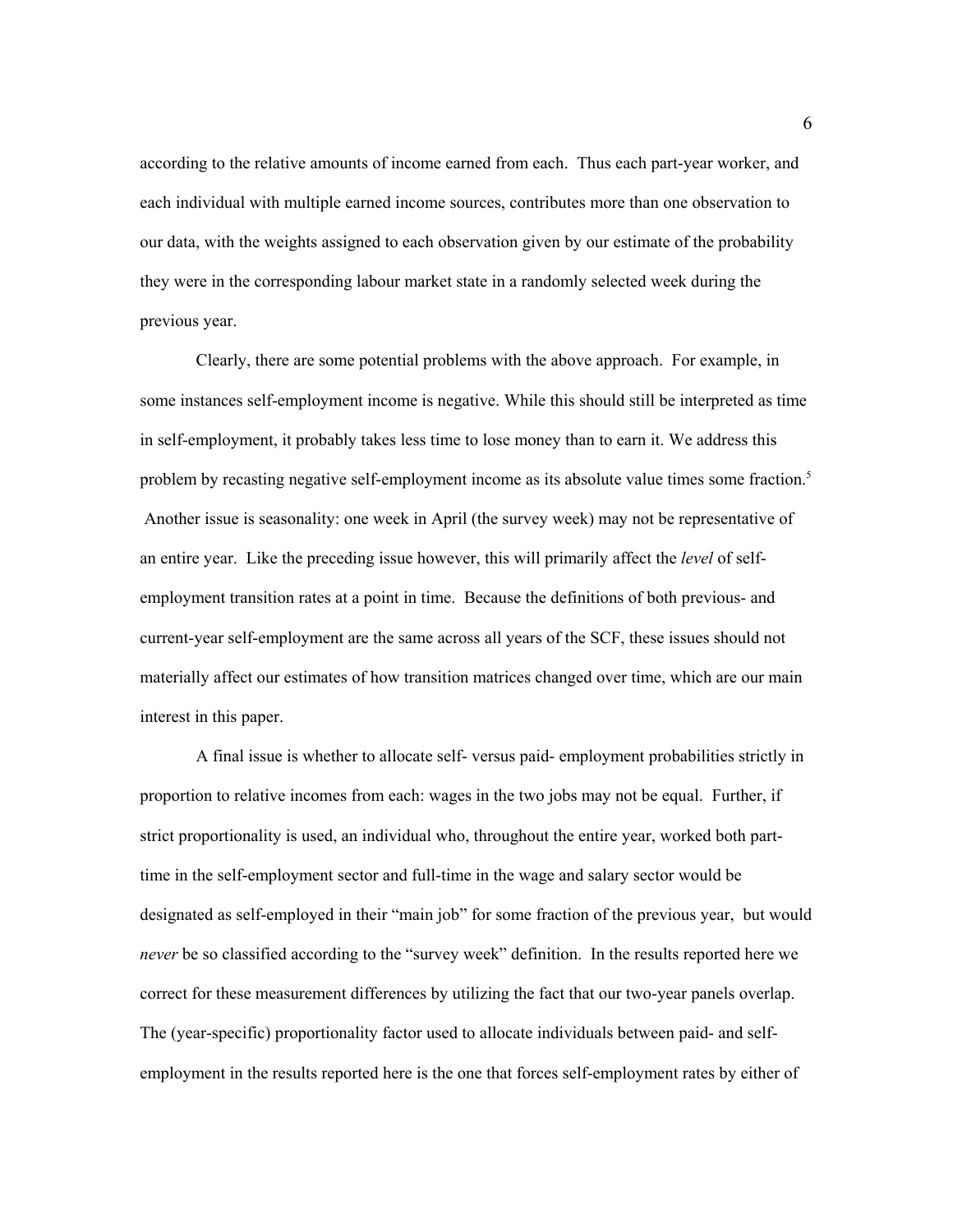our two measures *for the same year* to be equal. The details of this procedure are provided in Appendix A; it is worth noting however that this correction is made only to refine our main estimates. Indeed, when we replicated our main analysis for the population of individuals with only one source of income in the previous year, the results were virtually unchanged, indicating a lack of sensitivity to the assumptions made to allocate individuals with multiple sources of income between self- and paid-employment.<sup>6</sup>

Table 1 documents the main phenomenon we are attempting to explain-- increasing selfemployment rates among both men and women between the 1982 and 1998 SCF surveys. Over this period, the number of self-employed men and women rose by 93 and 178 percent respectively, compared to increases in paid work of 37 and 75 percent respectively. As a percentage of all employment, these statistics translate into an increase in men's self-employment rate from 8.08 to 11.05 percent, and in women's from 5.02 to 7.77 percent.<sup>7</sup>

The first two rows of Table 2 describe the source states of new inflows into selfemployment, the destinations of those who leave self-employment, and (for comparison) the distribution of the entire population across labour market states. While most entrants to selfemployment worked in the wage and salary sector in the previous year, entrants were more likely to be non-employed than the total population.<sup>8</sup> This was particularly true of men: The fraction of men who were not employed prior to entering self-employment was 9 percentage points higher than the population average in the 1980's and grew to 12.5 percentage points in the 1990's. Also of interest, however, are the trends in the relative sources of men and women entering selfemployment. A larger fraction of men entering self-employment in the 1990's came from nonemployment relative to the 1980's-- 32.5 percent in the 1990's versus 25 percent in the 1980's. The opposite was true of women entering self-employment. The fraction of women entering selfemployment from non-employment actually fell by 2 percentage points between the 1980's and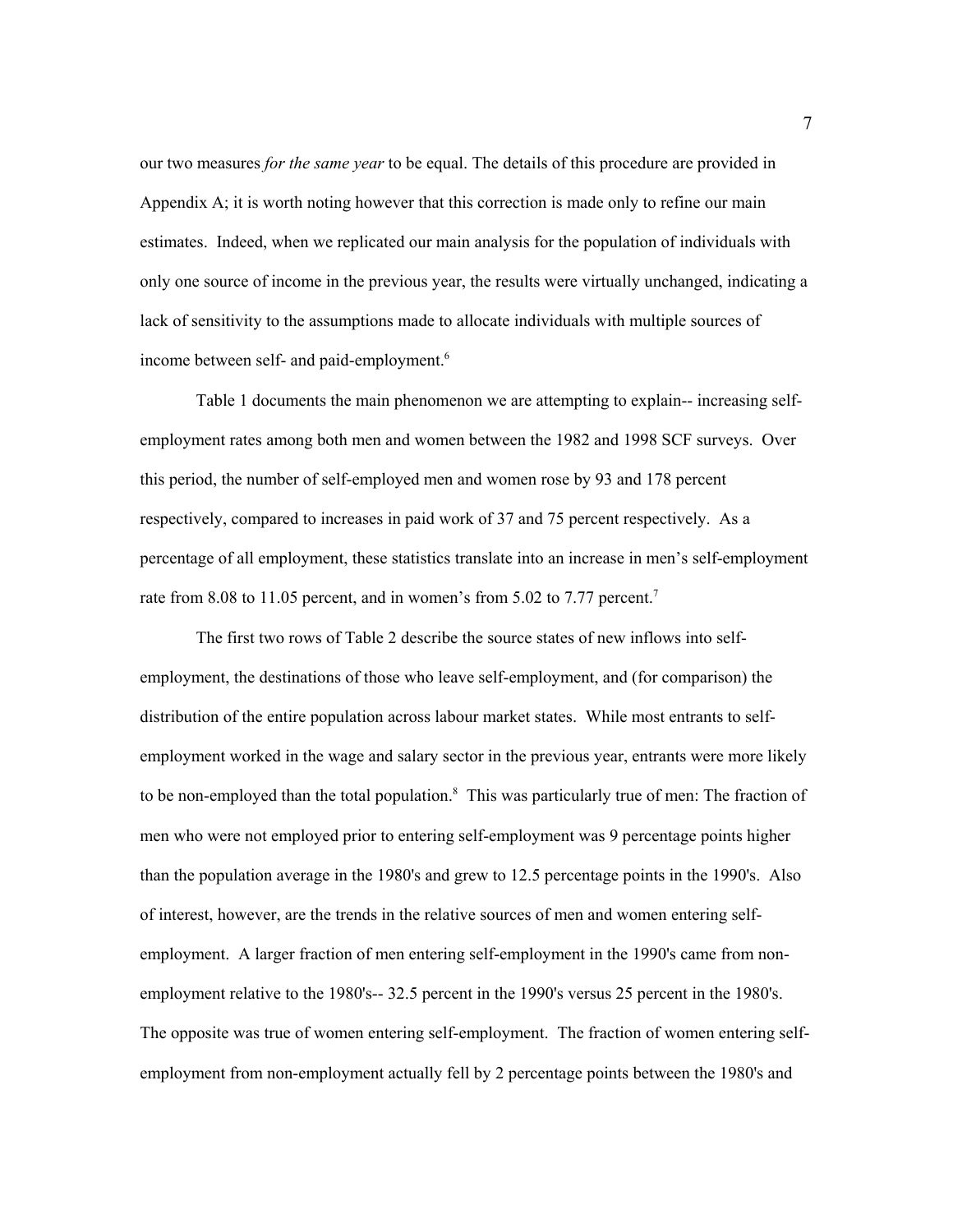1990's. Finally, most men and women leaving self-employment re-enter into wage and salary employment. Given exit, both male and female exiters were more likely to enter nonemployment in the 1990's than in the 1980's.

The remainder of Table 2 simply gives the distributions of three populations –selfemployment entrants, self-employment leavers, and the total population, across demographic categories. Thus it appears that most Canadians entering self-employment are married, have no children and tend to be slightly younger than the population as a whole. There are some interesting gender differences however. For example, relative to the overall population, the selfemployment sector attracted more highly educated women, while the distribution across education categories for men entering self-employment was similar to the same distribution for the total population of men. Also, women entering self-employment were more likely than the population as a whole to have children while the opposite was true of men.

## **4. Transition Matrices**

Table 3 reports the probability matrices **P** that summarize the transition rates among selfemployment, wage-and-salary employment, and nonemployment in our samples. Elements  $(p_{ii})$ of each 3x3 matrix give the empirical probability that an individual in state i at time t (the year preceding the survey) is in state j at time t+1 (the survey week). We report separate **P** matrices by gender and period (1980's versus 1990's), a total of four in all. Asterisks indicate which of the elements in the 1990's matrix are significantly different at the five percent level from the relevant 1980's elements.

Table 3 also reports the ergodic distribution of individuals across these three states under the assumption that the transitions among the labour force states are governed by a Markov process, i.e. that there is no state dependence-- each  $p_{ij}$  depends only on the current state and not on history. This ergodic, or "steady-state" distribution is the fraction of the population that would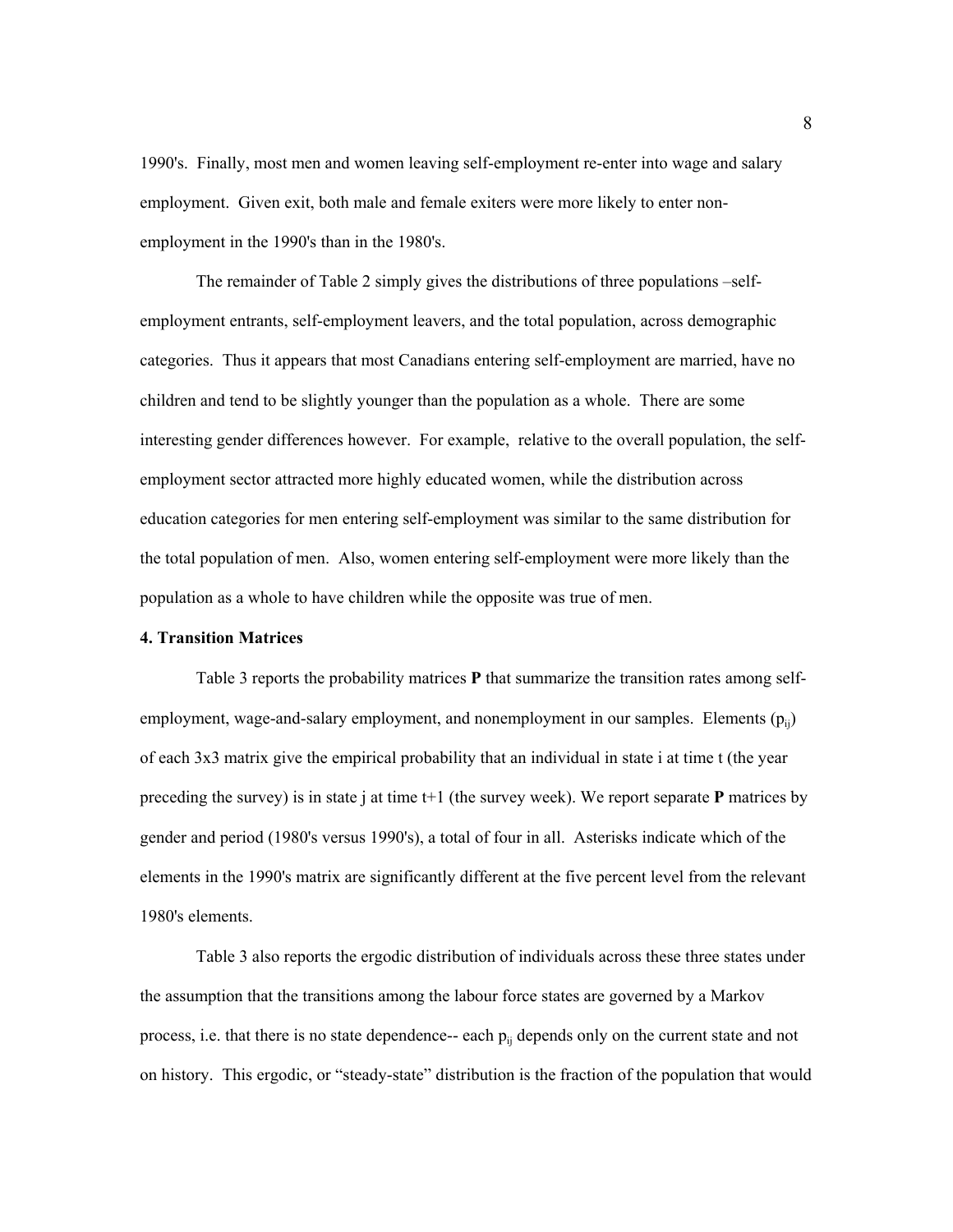occupy each of these three labour market states if the transition matrix **P** applied to annual transition rates indefinitely; it thus summarizes the long-run implications of any given transition matrix. The ergodic distribution is calculated as the eigenvector  $q$  associated with the unit eigenvalue such that:

$$
P q = q
$$
 (1)

By definition,  $q$  must sum to one, and is so normalized.<sup>9</sup> Finally, Table 3 also reports a steadystate rate of self-employment for each transition matrix, which is simply the proportion of time a representative individual spends in self-employment over the proportion of time spent in all forms of employment, as implied by the ergodic distribution across states.

Interestingly, the steady-state rates of self-employment in Table 3 approximate the actual self-employment rates relatively well-- differing by less than two percentage points in all cases. As one might expect, the steady-state rates of self-employment rose for both men and women between the 1980's and 1990's. Also as one might expect, the increase was more dramatic among women than men. The steady-state rate of self-employment rose by 3.6 percentage points or 84 percent among women between the two periods as compared to 2 percentage points or 24 percent among men.

A number of observations with regard to the estimated transition matrices warrant mention here.<sup>10</sup> In the 1980's, men's retention rate in self-employment, i.e. the proportion of selfemployed men who remain self-employed one year later, was much higher than women's (at 82 versus 65 percent respectively). While the self-employment retention rate (SS) rose for both men and women between the 80's and 90's, the increase for women was much larger in magnitude, almost eliminating the gender gap with new retention rates at 83 and 80 percent respectively. Most of this change was due to declining women's exit rates from self-employment, since entry rates into self-employment (ES and NS) remained relatively stable for both men and women.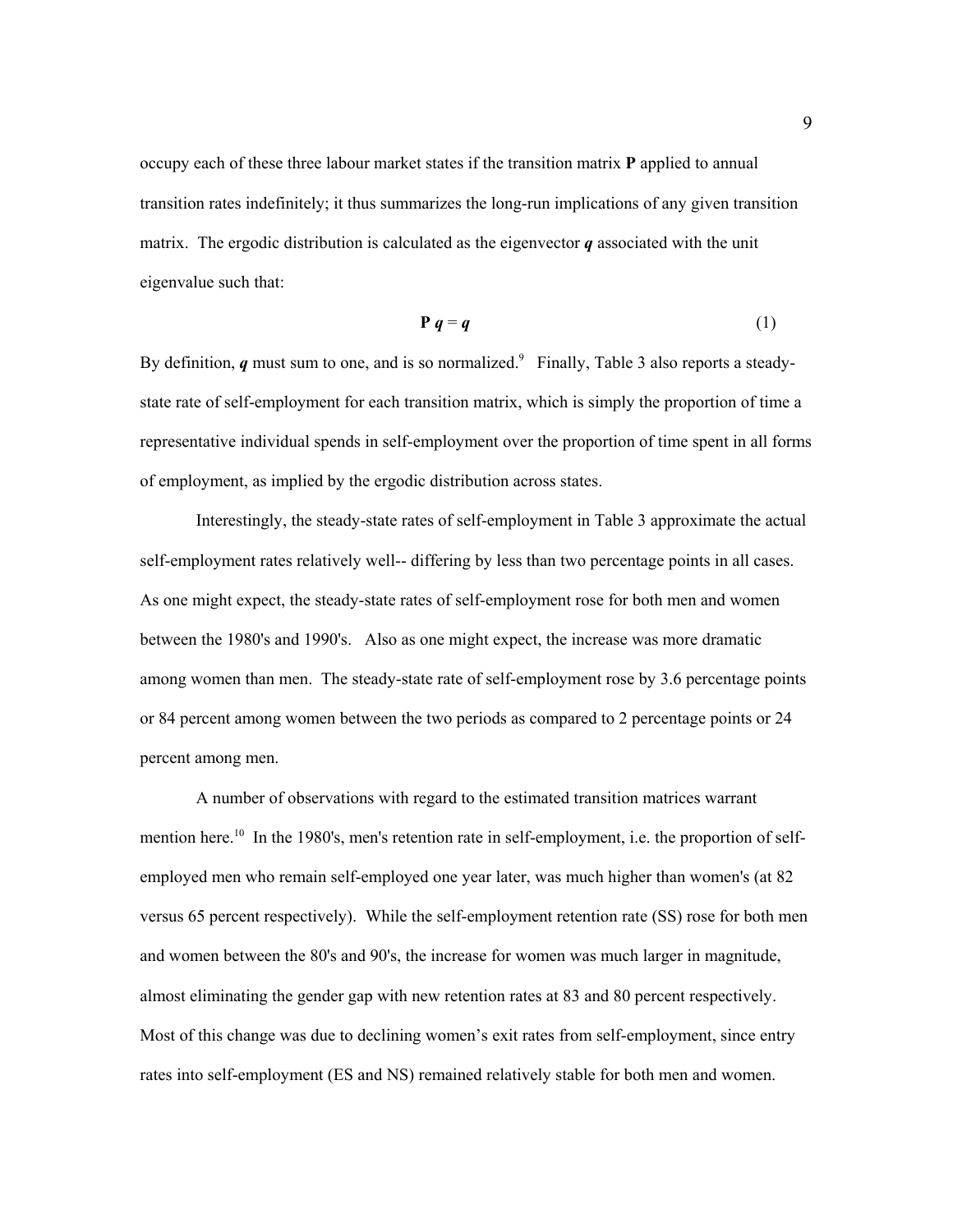There is also evidence that job opportunities outside of the self-employment sector deteriorated for men and improved for women. For instance, men's retention rate in the wage and salary sector (EE) fell between the 1980's and 1990's, as did the proportion of males who exited non-employment for employment in the wage and salary sector (NE). In comparison, these proportions actually rose slightly among women. In addition, exit from the wage and salary sector to non-employment (EN) and the retention rate among those not employed (NN) rose substantially among men but fell for women. As we shall argue below, this deterioration in men's paid employment opportunities appears to play a key role in their increased rate of selfemployment.

### **5. Decompositions**

In this section we ask which of the changes in the elements of the transition matrices, identified in the last section, can account for the secular rise in self-employment. The elements or groups of elements we examine are as follows. We start with the obvious potential determinants: changes in entry rates to, and exit rates from, self-employment. Next, we examine changes in labour market opportunities outside of the self-employment sector as these can also affect equilibrium self-employment rates. Here, we look at the durations of, and the transition rates between, employment in the wage and salary sector and non-employment.

The decompositions are carried out as follows. First, we allow one or more elements of interest in the 1980's transition matrix to take their values in the 1990's transition matrix. The ergodic distributions resulting from this newly formed transition matrix and the associated steadystate self-employment rate are then calculated. The fraction of the overall change in the steadystate rate of self-employment attributable to the change in any element(s) of the transition matrix is then estimated as the difference between the steady-state rate associated with the newly formed transition matrix and the rate for the 1980's, divided by the total predicted change between the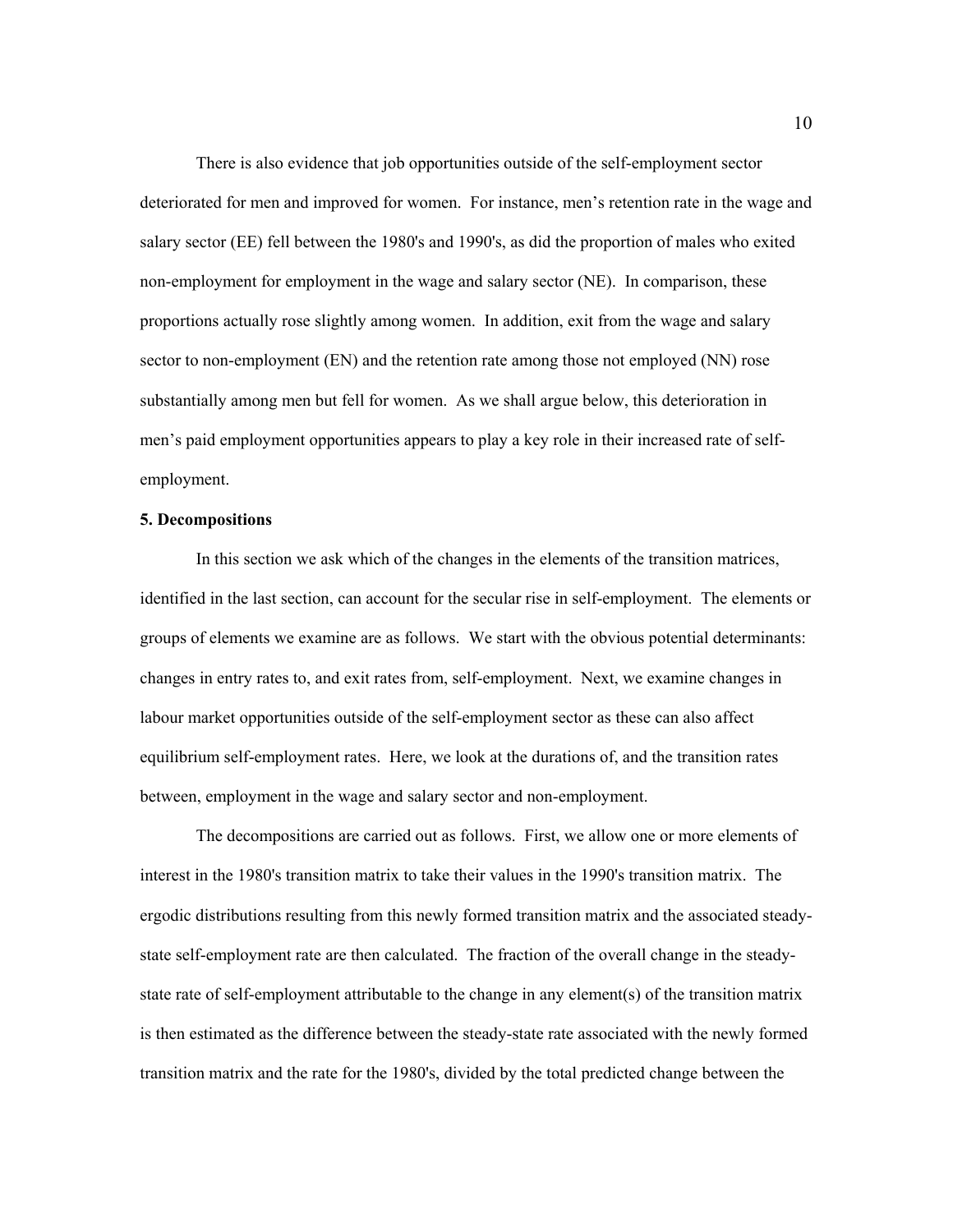two periods (i.e. when all the elements of the matrix are changed to the 1990's level). Before considering the results, one consideration in defining the various counterfactuals we examine below is worth noting. By definition, each of the columns of the transition matrix must sum to one. Therefore, one cannot simply change one element in any given column alone. When the "thought experiment" under consideration involves changing two elements of a column to their 1990's levels, we therefore also adjust the third to maintain the summation requirement. Our approach when a single element in a column was to be changed to the 1990's probability, was to change that element to the 1990's level but maintain the ratio of the other two probabilities in that column.<sup>11</sup>

The results of the above procedures are presented in Table 4.<sup>12</sup> The first row of this table reports the overall predicted change in the steady-state rates of self-employment. Rows two through five give decomposition results that allow various combinations of self-employment entry and exit rates to change. For example, row 2 changes all the transition rates into and out of self-employment (four in total: two entry rates –ES and NS-- and two exit rates –SE and SN–) from their 1980's to their 1990's levels. Rows 3 and 4 consider entry and exit rates separately, while row 5 changes only the retention rate in self-employment (SS) –adjusting the other two elements in column 2 of the transition matrix as discussed earlier to preserve adding-up. Rows six to eight conduct similar exercises involving transitions between paid employment and nonemployment.

As one might have expected from Table 3, changes in entry- and exit rates from selfemployment do a very good job of explaining women's increased self-employment rates between the 1980's and 1990's in Canada: row 2 of Table 4 indicates that, together, changes in these probabilities alone generate an increase in the steady-state self-employment rate that is actually slightly (15%) greater than the actual increase that occurred. As rows 3-5 make clear, much more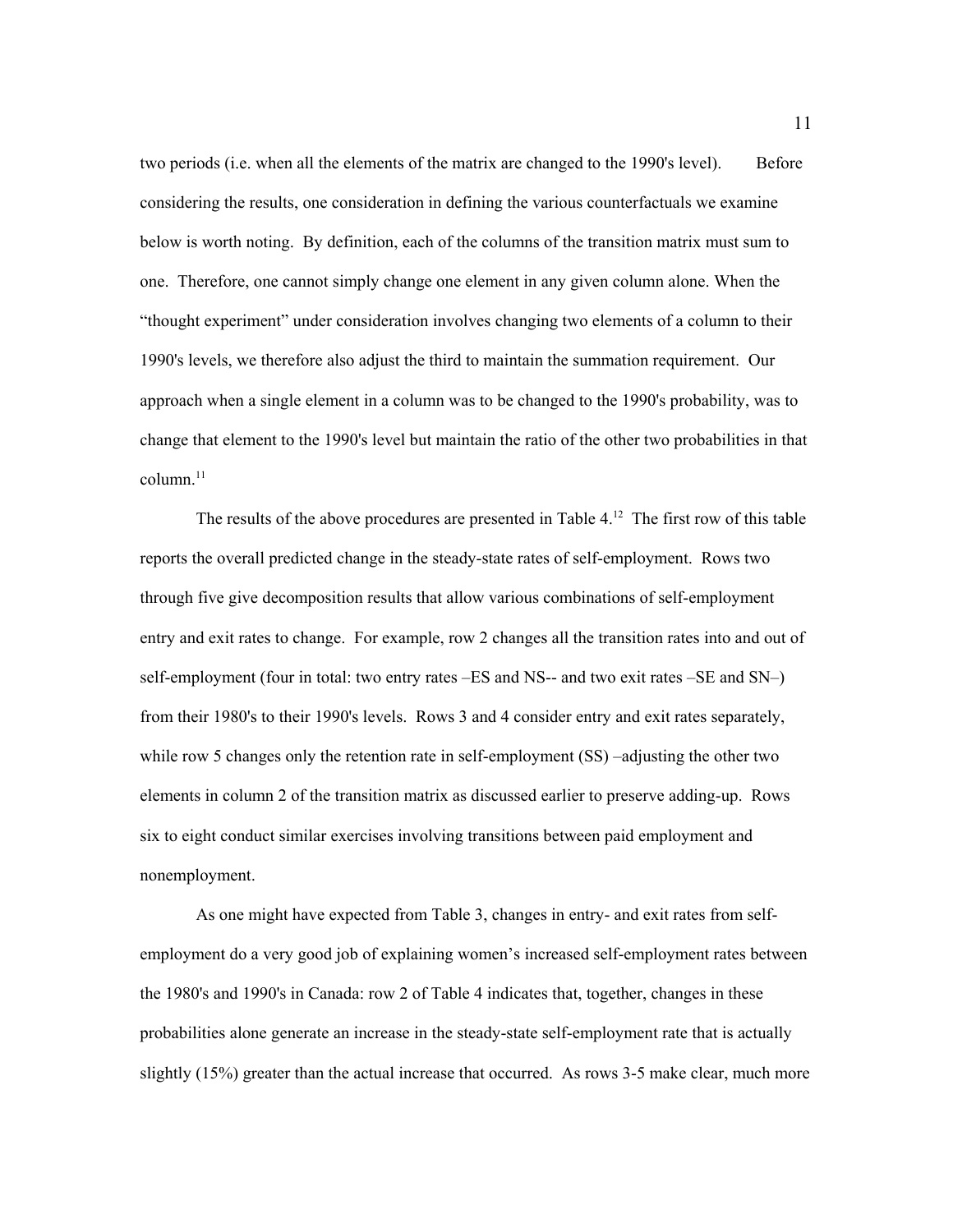of this is due to the sharp decline in women's exit rates from self-employment than to the much smaller increases in entry rates. Declining self-employment exit rates alone account for 86 percent of the total change in women's steady-state self-employment rates observed. In contrast, looking at rows 6-8 of Table 4, changing transition patterns between the wage-and-salary sector and nonemployment had almost no effect on women's steady-state self-employment rate. In fact, these results suggest that women's steady-state rate of self-employment would have fallen somewhat if only their transition probabilities between E and N had changed.<sup>13</sup>

For men, the story emerging from Table 4 is more complex. According to Table 3, men's entry rates into self-employment actually fell slightly between the 80's and 90's; thus in row 3 they predict a small decrease in men's self-employment rates. As noted, men did however experience a small decline in exit rates from self-employment between the 80's and 90's; this decline in exit rates predicts an increase in men's steady-state self-employment rate of about 40 percent of what actually occurred. Combining the offsetting effects of the small declines in entry and exit rates in row 2 of Table 4, only about a quarter of men's actual self-employment increase can be explained. Instead, as anticipated, most of the action for men takes place in rows 6-8 of Table 4, involving transitions among paid employment and nonemployment. Most telling is row 6: men's increased "job loss" rates (transitions from E to N), together with the increased time it took them to find new paid jobs (decreased transitions from N to E), explain almost three-quarters of men's actual increase in self-employment. The mechanism behind this is simple: in both the 1980's and 1990's, non-employed men were about three times more likely to become selfemployed than were men who were working for pay. In the context of our simple Markov model, an increase in the steady-state stock of nonemployed men thus translates into an increase in the steady-state stock of self-employed men as well.

### **6. The Role of Changing Demographics**

12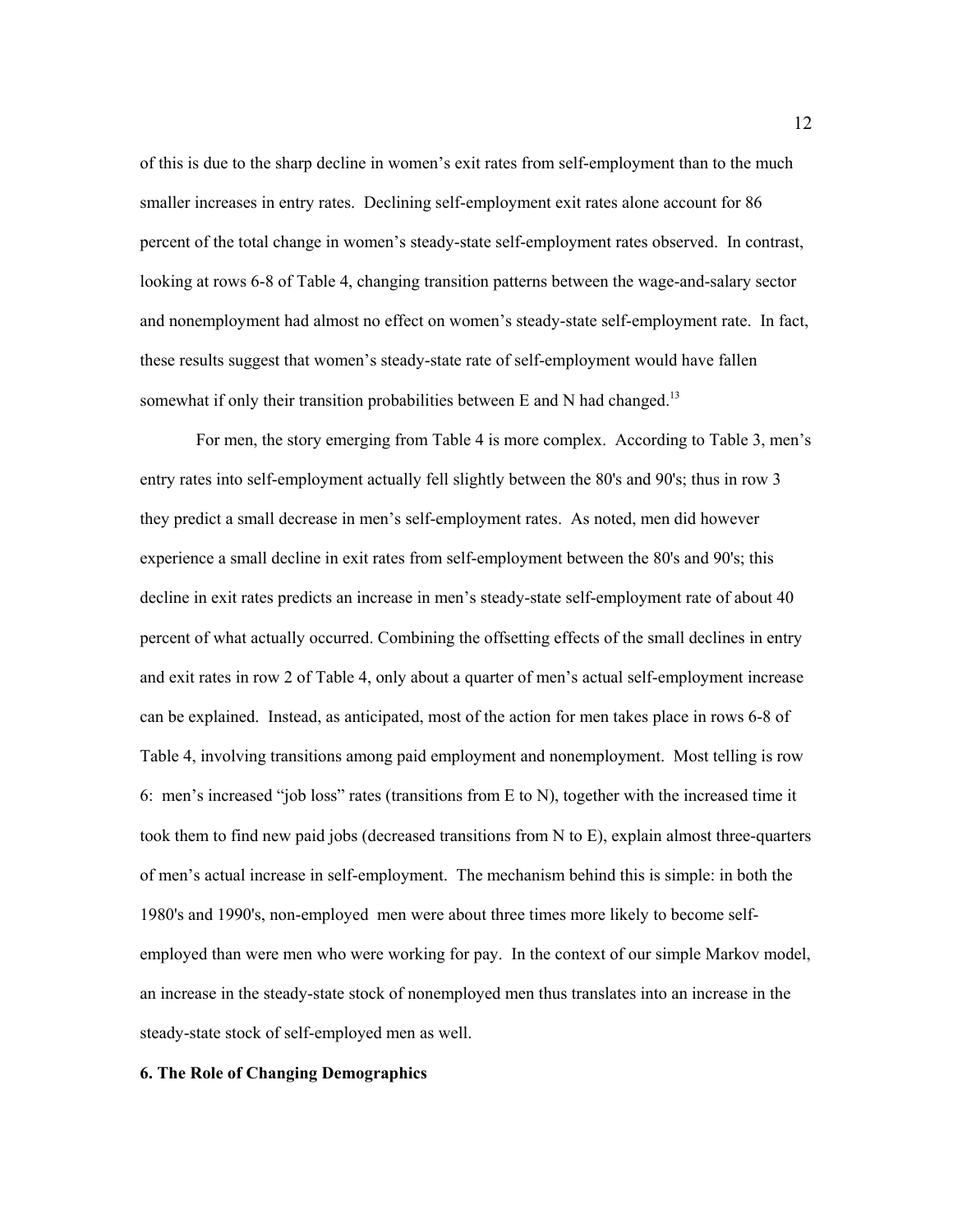One might argue that the changes in transition probabilities, and the resulting changes in steady-state self-employment rates analyzed in the last section, are simply an artifact of the changing demographic mix of the Canadian labour force. After all, the age distribution, education mix, and immigrant share of the population changed substantially over this period; perhaps these shifts account for most of the observed changes we find.

To assess this hypothesis, in this section we estimate a series of multinomial logit models of transition rates, and use these models to assess the affect of changing demographics on both the transition rates themselves and the resulting ergodic self-employment rate. While we present results for all nine elements of each transition matrix, in our discussion we focus mainly on those elements identified in the last section as key elements; namely, increased transitions from wage and salary employment to nonemployment among men, and decreased exit rates from selfemployment among women

In more detail, our approach is as follows. First, using the data pertaining to the 1980's we estimate a model of time t+1 choice among the three labour force states on various demographic characteristics by multinomial logit for men and women, separately. The demographic variables include age and age squared, a set of dummy variables for education, marital status, immigration status, the presence of younger children (aged 0-6) and older children (aged 7-17) as well as the number of years since migration. We condition on the observed labour force state at time t; the estimation technique is thus applied separately to each column of the transition matrices for the 1980's.<sup>14</sup> Summary statistics for the different sub-populations used in estimation are included in appendix table B1 and the parameter estimates from multinomial logits are in table B2.

Second, we compute predicted transition matrices for the 1990's using the parameter estimates from the 1980's and allowing the demographic variables to change to their 1990's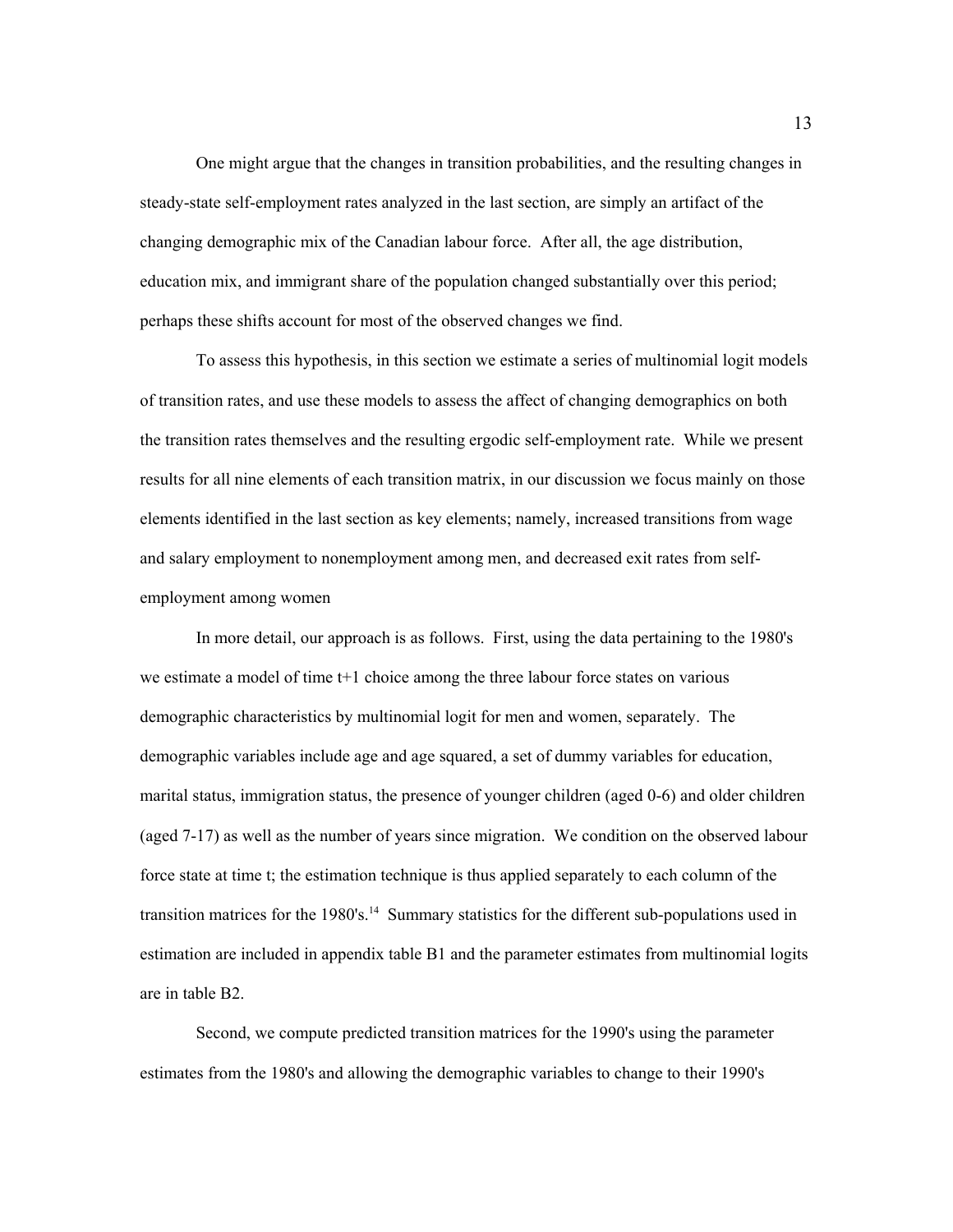levels.15 From the predicted transition matrices we compute estimates of the steady-state rates of self-employment. Thus, differences between the actual 1980's transition matrices and steadystate rates of self-employment and those that are predicted for the 1990's arise solely because of changes in demographics between the two periods. These results are presented in Table 5.

Table 5 suggests that differences in demographic composition between the two periods do not explain much of the changes in the transition probabilities, nor in the corresponding ergodic distributions and steady-state rates of self-employment that we observe among Canadian men and women between the 1980's and 1990's. In fact, the predicted changes in the steady-state rates of self-employment that arise from changes in the demographics suggest that the steadystate rates would have fallen, though only slightly, if *only* demographics (and nothing else) had changed between the 1980's and 1990's. Adjusting for changes in demographics predicts a decline equal to 2.7 percent of the actual change for men and a decline of 3.9 percent for women $16$ 

What explains these (small) predicted declines in the steady-state rates of selfemployment, due to demographic shifts? To shed some light on this phenomenon, we focus our attention on the predicted changes in those transition probabilities which, in the last section, we showed played the most important roles in explaining steady-state changes. For men, recall that the pivotal changes in transition rates were those between paid employment and nonemployment, and note that the decline in paid employment retention rates we observed in the actual transition matrices is not predicted by changes in demographics. The model actually predicts the opposite; that wage and salary employment stability should have improved slightly. This is due to increases in the age and education of the sample, together with declines in the fraction who are immigrants, all of which (see columns 1 and 2 of Appendix Table B2) should have reduced the transition rate into nonemployment from wage and salary employment. Increasing education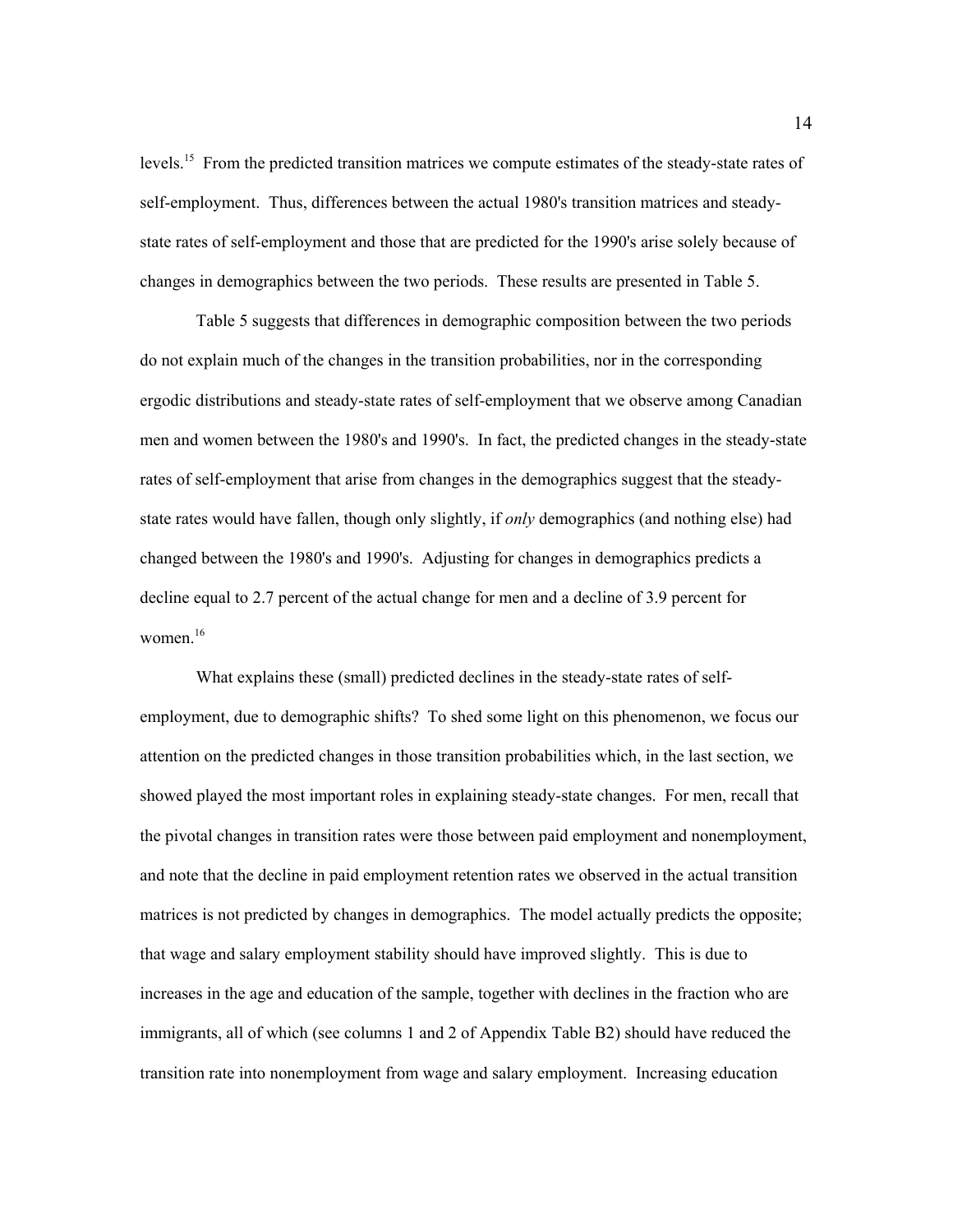should also have raised the transition out of non-employment to both paid employment and selfemployment (see column 5). Therefore, for men, the main demographic shifts (in age, education, and immigrant status) have predicted effects that (more importantly) work in the "wrong" direction– tending to increase the stability of paid employment and hence reduce steady-state self-employment.

For women, whose demographic changes (e.g. increasing age and education) were similar to men's, one might expect that these changes should explain at least some of their increases in self-employment duration. In fact, the model does predict that durations in, and exit rates from, self-employment would have improved as a result of changes in demographics. The newly formed ergodic distribution also predicts a slight increase, on average, in time spent in selfemployment by women in the 1990's. However, this is offset by a larger predicted increase in size of the wage and salary sector, which results in a small *decline* in the predicted steady-state rate of self-employment as a fraction of the total working population. Thus, for women, the main reason demographic shifts do not help explain their rise in self-employment is that these shifts increased both the wage-and-salary-employed *and* the self-employed population at the expense of the non-employed. The net effect on the self-employment *rate* is amounts to a small negative effect. A more likely culprit for the secular rise in self-employment among Canadian women would be an unobserved, trended factor that has a stronger positive effect on self-employment than on paid employment such as total labor market experience might be one such factor.<sup>17</sup>

### **7. Job Characteristics of the Newly Self-Employed**

A number of researchers have suggested that recent increases in self-employment are, in part, attributable to new opportunities opened up by technology that makes self-employment more feasible than it once was.<sup>18</sup> In contrast, we have argued that, at least for Canadian men, one of the main causes for the rise in self-employment is a long-term decline in the opportunities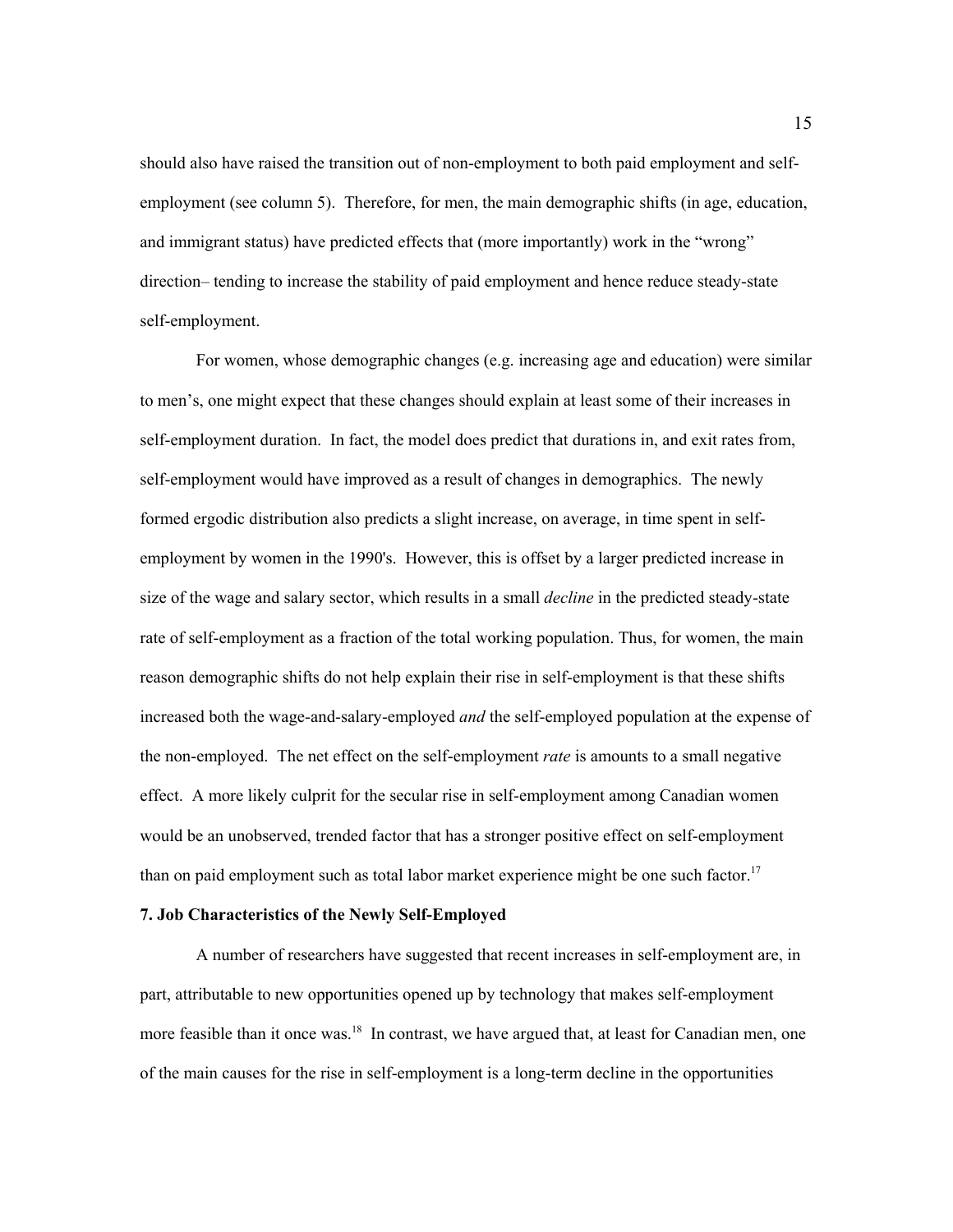available to them in the wage and salary sector. If this is the case, then one might expect the quality of men's new self-employment jobs in the 1990's to have deteriorated. Also, given our interpretation that the increase in self-employment among women is likely caused by improving market conditions and human capital, one would not expect to find such a deterioration in new self-employment jobs among women. In this section we present some evidence on changing labour market conditions for men and women in the 1980's versus 1990's, and examine three measures of the "quality" of self-employment opportunities at our disposal to see whether this is indeed the case.

Turning first to relative labour market conditions for men and women, there does indeed seem to be evidence of a "twist" in conditions against men. Between the 1982-1989 and 1990- 1998 periods, the employment-to-population ratio of prime age (25-54) men fell, from 86.5 to 83.3 percent. That of women rose, from 62.9 to 69.6 percent. A similar story holds for unemployment rates: looking at business cycle troughs in each of the two periods to abstract from cyclical effects, men's unemployment rose between the two periods, from 9.7 percent in 1983, to 10.7 percent in 1992. Women's unemployment rate peaked at 10 percent in 1984, but only at 9.7 percent in 1993. Thus, aggregate statistics paint a picture of an improving labour market for women, and a deterioriating one for men.

Tables 6 and 7 compare three measures of job quality for newly self-employed men and women, respectively, to two reference groups: those with longer job tenures in self-employment, and individuals employed in all sectors, for the two periods. The three measures of selfemployment quality are the fraction of new self-employment opportunities with paid help, that are full-time, and that pay high wages. According to Table 6, both men and women who are selfemployed are increasingly "own-account", in other words without paid help. This change could reflect both changes in technology favourable to that kind of self-employment, or declines in the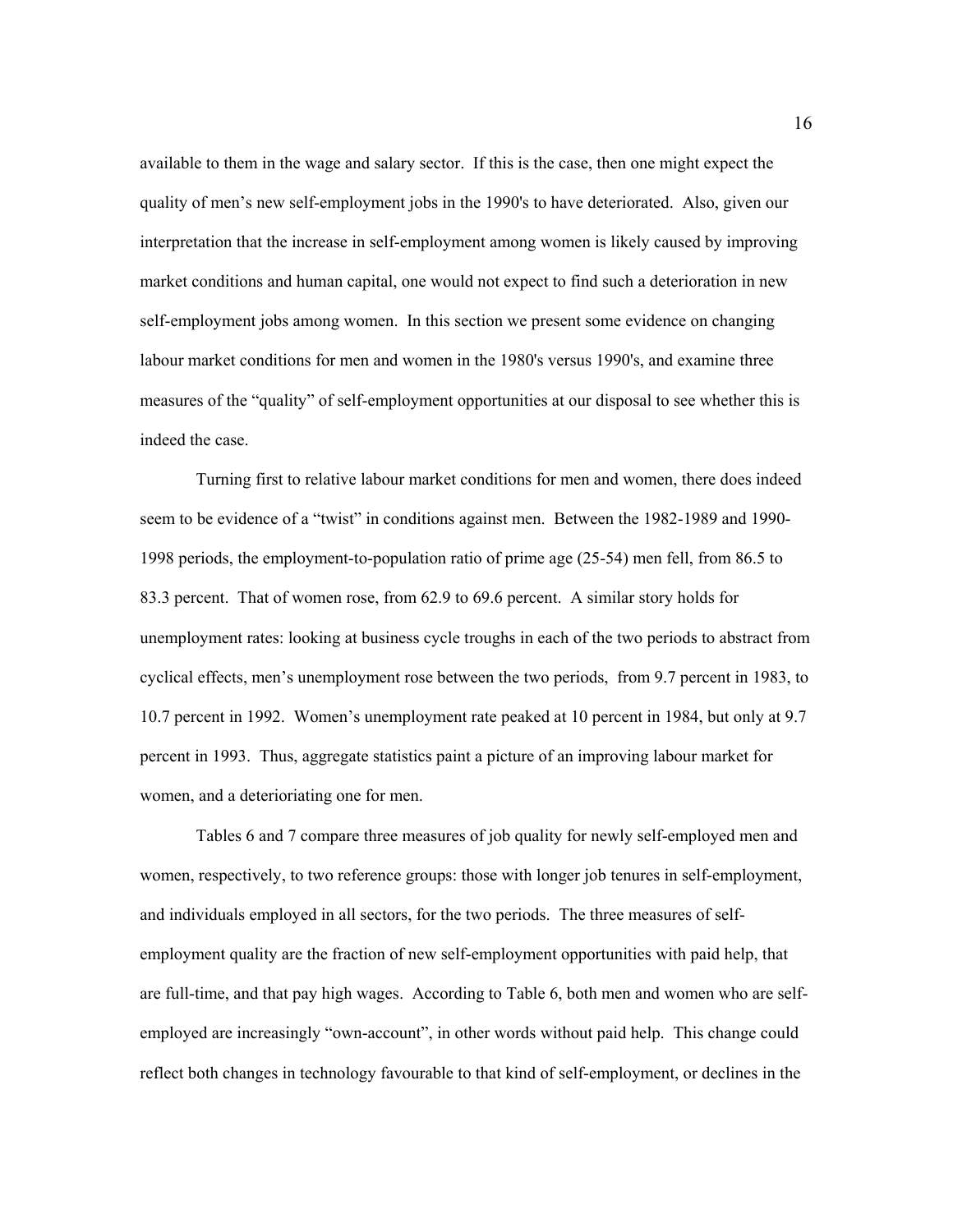quality of new self-employment opportunities.<sup>19</sup> However, it is interesting that the increase in own account self-employment over this period is significantly larger among men than women, especially among the newly self-employed: the fraction of newly self-employed men who are own account increased by more than 13 percentage points between the 1980's and 1990's compared to a 6 percentage point increase for newly self-employed women. Trends in ownaccount self-employment are therefore consistent with the notion that declining market opportunities played a larger role in men's increasing self-employment than in women's.

A second job "quality" measure, usual hours worked per week, also suggests that the nature of self-employment among men is changing.<sup>20</sup> There was a substantial increase in the fraction of men in both sectors working "part-time" (fewer than 30 hours per week) and a decline in the fraction working "full-time" (more than 30 hours) between the 1980's and 1990's. At the same time, the fraction of women who were "full-time" remained stable. There was, however, an increase in the fraction of self-employed women working more than 40 hours and a decline in those working less than 20 hours. This is also consistent with the notion that declining market opportunities played a larger role in men's increasing self-employment than in women's.

Table 7 reports average weekly wages for short and longer tenure men and women in both the self-employment and wage and salary sectors for the 1980's and 1990's. For men, both self-employed and wage and salary earners' wages declined between the two periods, but the decline in self-employment earnings, particularly for the more recently self-employed, was substantially larger than the same decline in the wage and salary sector. This is starkly contrasted by a comparatively large increase in weekly wages among self-employed women relative to women earning a wage and salary. Clearly, women's new self-employment opportunities improved over this period, while men's worsened. Women's increased self-employment thus seems a natural response to improved opportunities. Men's self-employment rates increased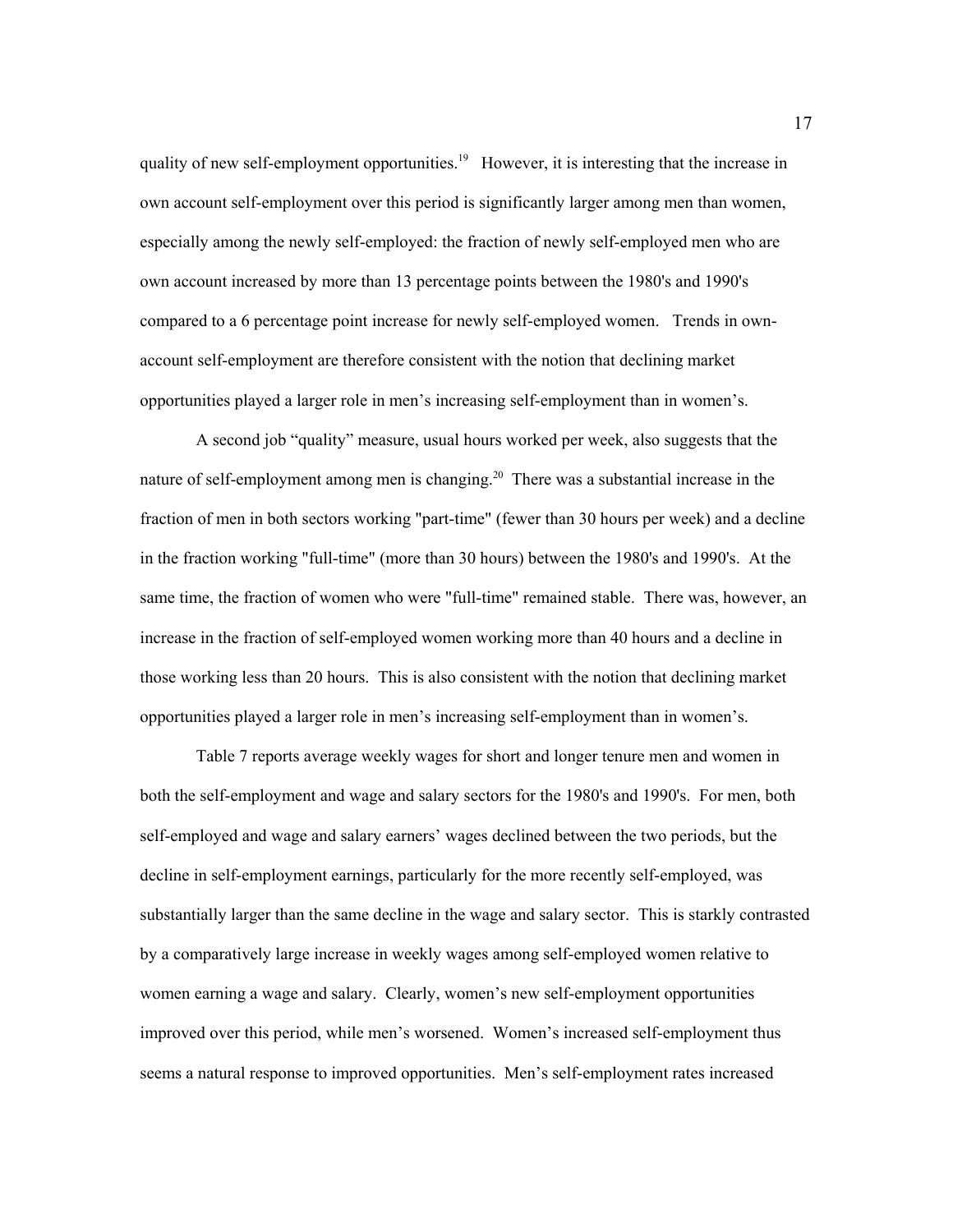despite declining qualities of self-employment opportunities, because wage-and-salary opportunities also became less attractive and less abundant.<sup>21</sup>

### **8. Conclusions**

The evidence presented here clearly shows that the changes in the underlying labour force flows which have led to a secular increase in Canadian self-employment between the 1980's and 1990's are significantly different for men and women. Declining opportunities in wage and salary employment between the two periods appear to have had a large impact on male selfemployment rates and virtually no impact on women's. In contrast, most of the secular rise in self-employment among women is associated with declining exit rates from self-employment, i.e. increased duration. This interpretation is supported by three indicators of the quality of new selfemployment opportunities –hours, wages and the presence of employees–, all of which show an improvement for women (relative to wage opportunities) and a deterioration for men.

If, as our results suggest, Canadian men were indeed "pushed" into self-employment in the 1990's by a secular decline in paid employment opportunities, our results may have some interesting implications for economic policy. For example, self-employment assistance plans offered by the Unemployment (now Employment) Insurance system, rather than creating highquality new opportunities, may simply be adding to the stock of unemployed men already crowding into the self-employment sector in response to declining opportunities in regular paid employment.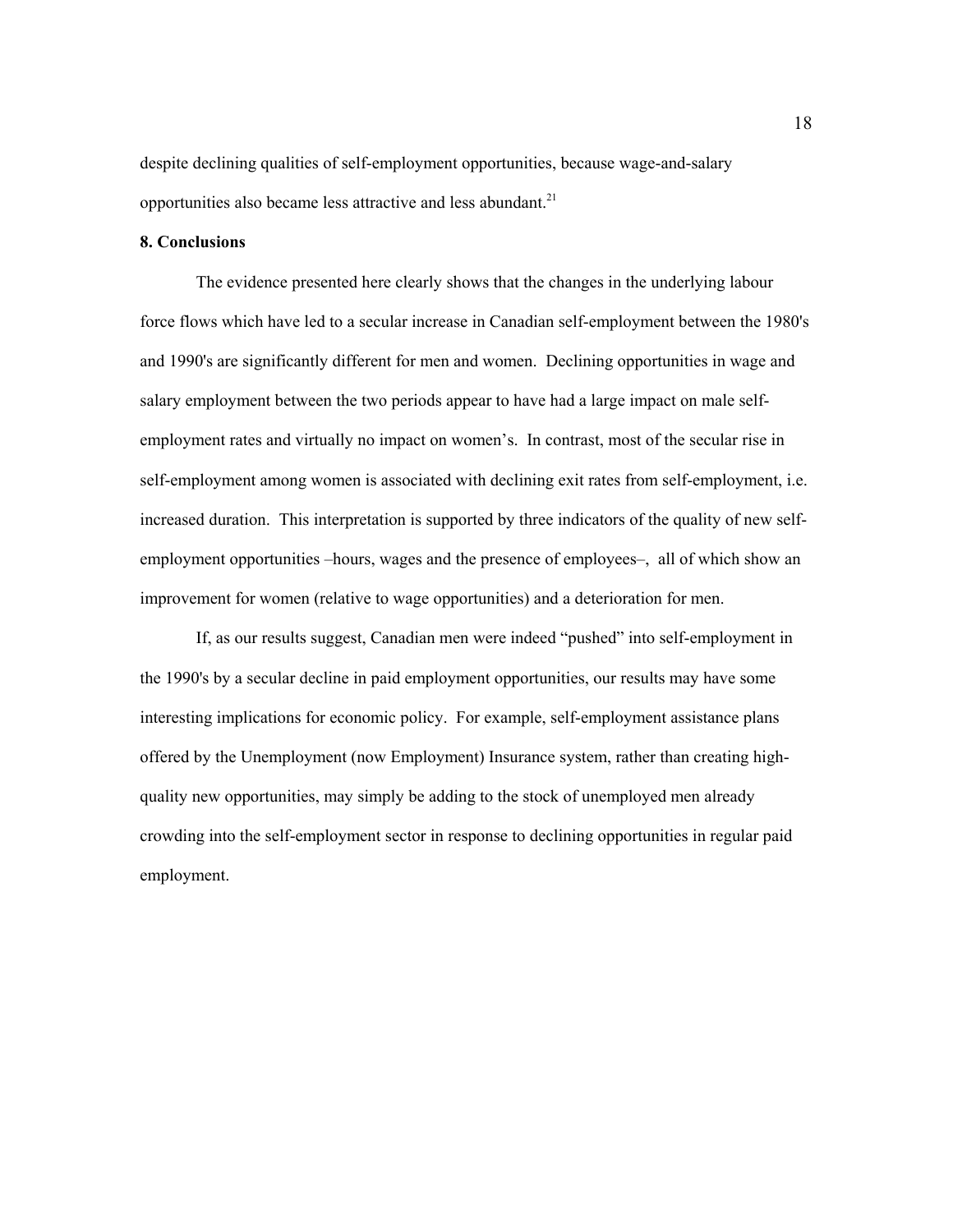#### **References**

- Alba-Ramirez, Alfonso (1994). "Self-employment in the Midst of Unemployment: The Case of Spain and the United States" Applied Economics 26(3) March 1994, pages 189-204..
- Blanchflower, D. and Richard B. Freeman (1994) "Did the Thatcher reforms change British labour market performance?", in The UK Labour Market: Comparative Aspects and Institutional Developments, edited by R. Barrell, Cambridge University Press, pp. 51-92.
- Blanchflower, D. (2000) "Self-Employment Trends in OECD Countries: Evidence from Microdata". Labour Economics, vol.7, number 5, pp. 471-505
- Blau, David (1987) "A Time Series Analysis of Self-Employment in the United States", Journal of Political Economy, Vol 95, no.3, pp. 445-467
- Evans, David S., and Linda S. Leighton (1989) "Some Empirical Aspects of Entrepreneurship", American Economic Review, vol. 79, pp. 519-535
- Fairlie, Robert W. and Bruce Meyer (1998) "Trends in Self-Employment Among White and Black Men: 1910-1990", Presented at the International Conference on Self-Employment, September 24-26, 1998, Burlington Ontario.
- Farber, Henry S., (1997) "Alternative Employment Arrangements as a Response to Job Loss", Princeton University, Working Paper #391.
- Gauthier, James, and Richard Roy (1997) "Diverging Trends in Self-Employment in Canada", Human Resources Development Canada, Working Paper R-97-13E
- Greene, W. H. (1997) Econometric Methods (3<sup>rd</sup> edition). Upper Saddle River, NJ: Prentice-Hall, 1997.
- Kuhn, P. (2000) "Editor's Note". Labour Economics, vol. 7, number 5, special issue on selfemployment.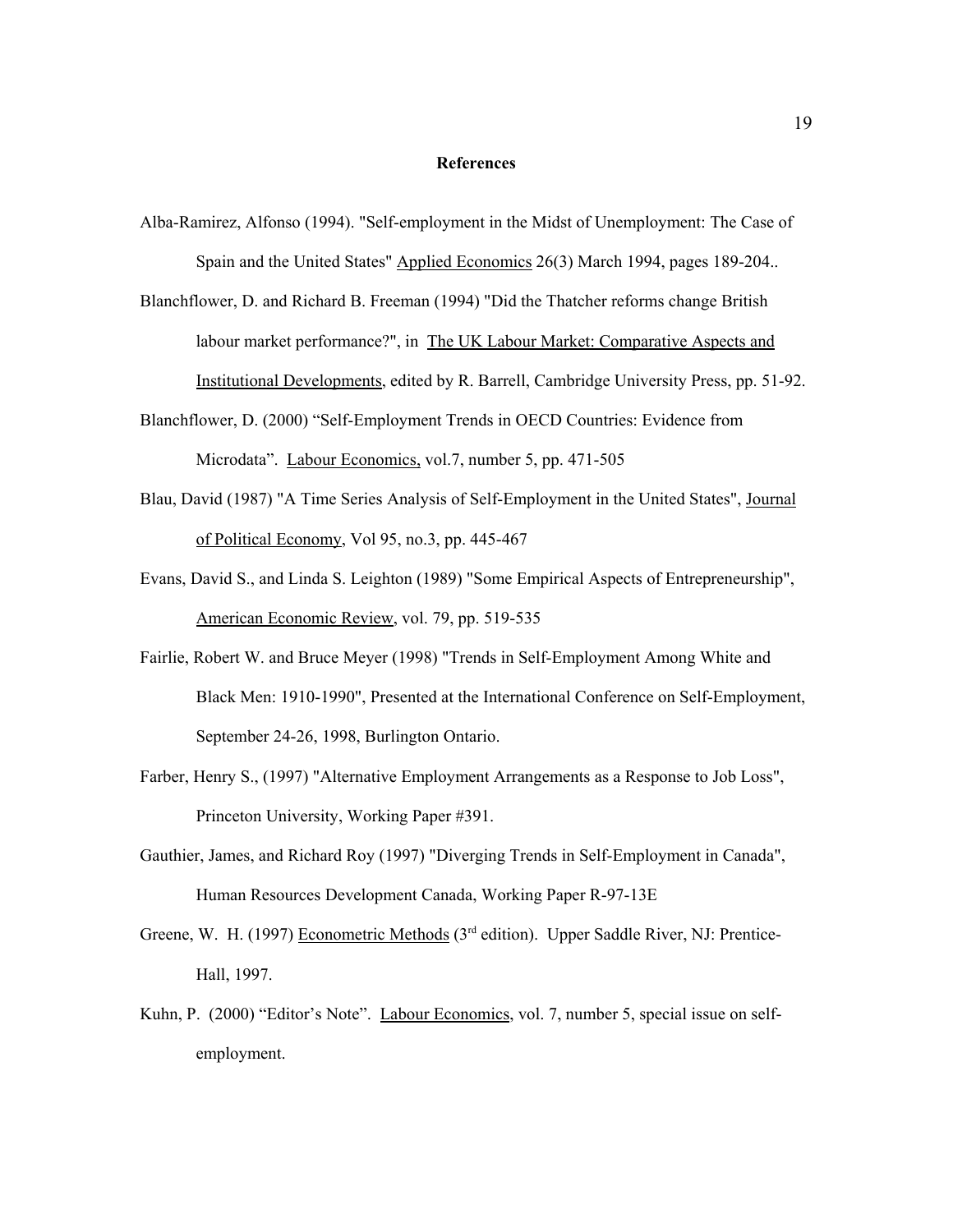- Lin, Z., J. Yates and G. Picot (1998a) "Rising Self-Employment in the Midst of High Unemployment: An Empirical Analysis of Recent Developments in Canada", Statistics Canada Working Paper.
- Lin, Z., J. Yates and G. Picot (1998b) "The Entry and Exit Dynamics of Self-employment in Canada", Statistics Canada Working Paper.
- Meyer, B.D. (1990) "Why Are There So Few Black Entrepreneurs?", NBER Working Paper No. 3537
- Moore, C.S., and Richard E. Mueller (1998) "The Transition in to Self-Employment in Canada: The Importance of Involuntary Separation and Unemployment Duration", Presented at the International Conference on Self-Employment, September 24-26, Burlington.
- Oaxaca, R. "Male-Female Wage Differentials in Urban Labor Markets". International Economic Review 14 (October 1973): 693-709.
- Schuetze, H.J. (2000) "Taxes, Economic Conditions and Recent Trends in Male Self-Employment: A Canada-US Comparison", Labour Economics, vol.7, number 5, pp. 507- 544.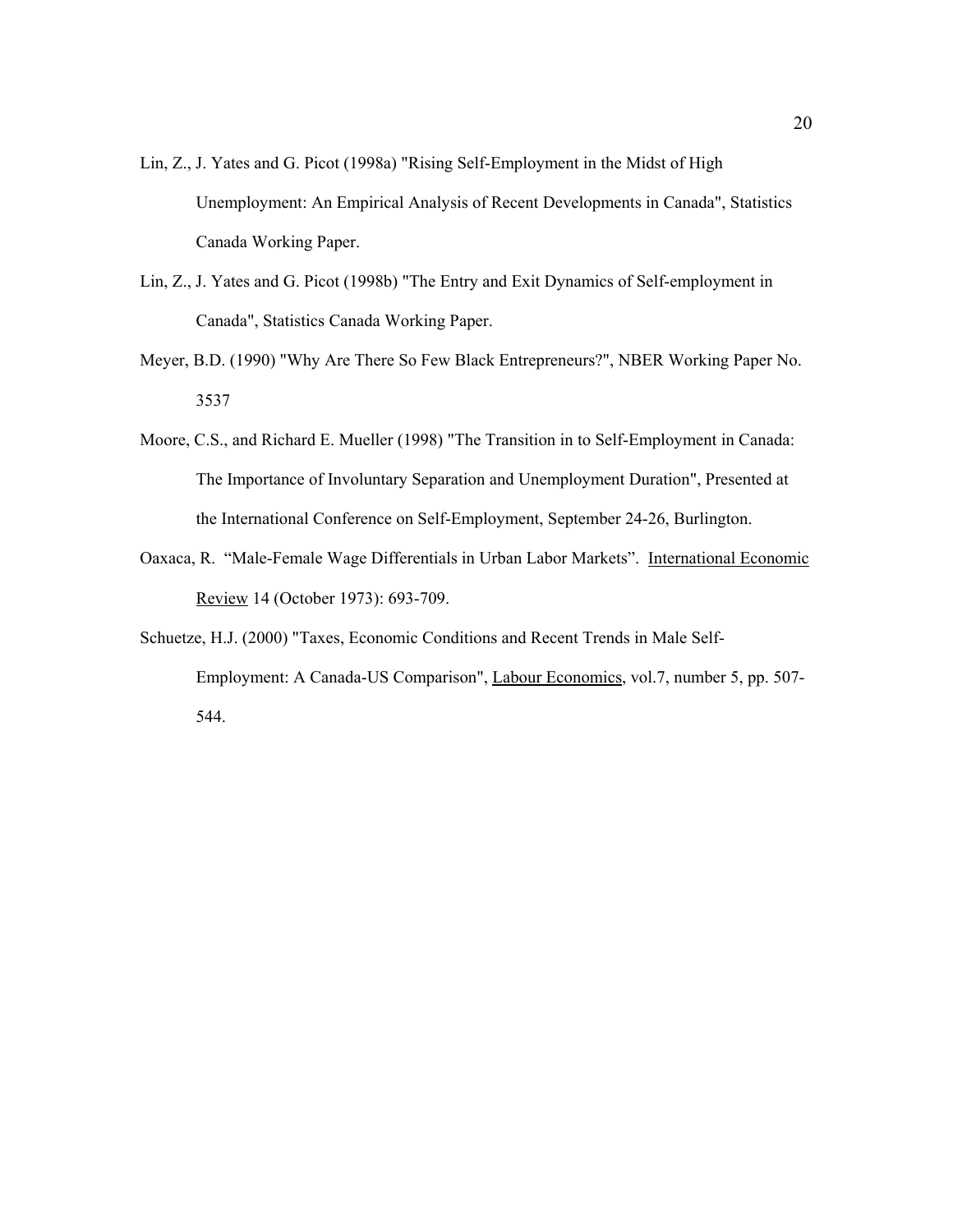#### **Footnotes**

lead footnote. We thank the Canadian International Labour Network (CILN) for financial assistance. CILN is a major research initiative of the Social Sciences and Humanities Research Council of Canada and McMaster University.

1. These figures, like all those in the current paper, exclude individuals working in primary industries, i.e. agriculture, forestry, fisheries and mining. Self-employment refers to an individual's main job, and to unincorporated businesses only.

2.The SCF survey is representative of the Canadian population, outside the Territories and not in the armed forces. (Later years actually include full-time armed forces members but we exclude these for consistency with earlier years). Aside from the age and industry restrictions discussed below, the only other persons excluded from our sample were unpaid family workers, as these do not fall neatly into any of the "paid employed", "self-employed" or "non-employed" categories used in this paper. They are very few in number.

3. Despite these overall similarities, one might wonder whether differences in the severity of the recessions early in both decades might account for most of our results. To address this issue, we replicated all our main analysis (up to and including Table 4) for the two "recovery" periods 1985-1989 and 1993-1998 only. The results are very similar, and are available from the authors on request.

4. We did some preliminary work using a four-state model that distinguished unemployment from nonparticipation. After some experimentation, we concluded that the extra insight provided by such a model was not warranted by the decline in precision with which each transition rate –some of which are quite rare--was measured. Note also that our data treat incorporated self-employed persons, because they are paid a salary, as working for pay. Fortunately, while the incorporated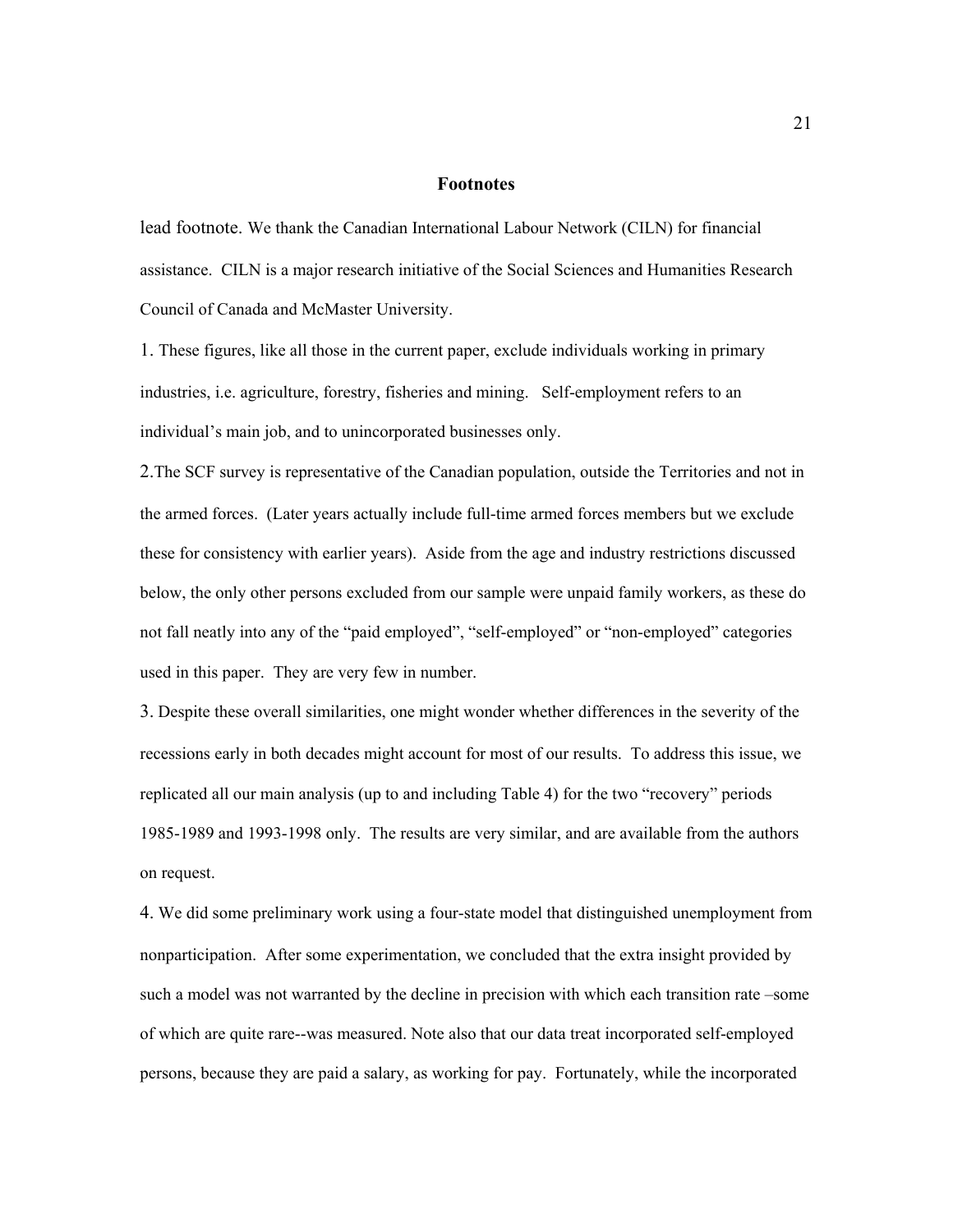make up about fourty percent of the total self-employed, this fraction remained quite constant during the 1980's and 1990's; both incorporated and unincorporated self-employment rates rose (see Schuetze 2000).

5.The results reported here use 1/4, but –in part because negative incomes are relatively rare-- the results are highly insensitive to the value used. For instance, in the 1994 survey, 491 of the 3905 individuals with self-employment income reported a negative amount; in most cases these losses were very small in magnitude.

6.These results are available from the authors. The insensitivity they demonstrate essentially results from two factors, one of which is the rarity of individuals with both self-employment and other employment income. For instance, in 1994 only 1604 individuals of the over 34 thousand individuals reporting earned income had both forms of income. The other factor, again, is the fact that these measurement issues primarily affect levels at a point in time, not (because they are consistent across surveys) changes over time.

7. Alternatively, we could define the self-employment rate as a fraction of the entire labour force, or of the entire population in the age range considered here (25-54). For most of the exercises conducted in this paper (including the calculation of steady-state self-employment rates and the decomposition of changes therein) we replicated the analysis for the latter definition. These results are very similar, and are available from the authors on request.

8. While we shall speak in terms of "self employment entrants" as a fixed group of individuals, recall that some individuals in our data are assigned to "source" probabilistically, thus a given person could contribute a "fraction" of an observation to, say, both the entrant and "stayer" populations.

9. To calculate q in practice, we first substitute into (1) the requirement that each column sum to one. This leaves two linear equations in two unknowns, which are easily solved using Cramer's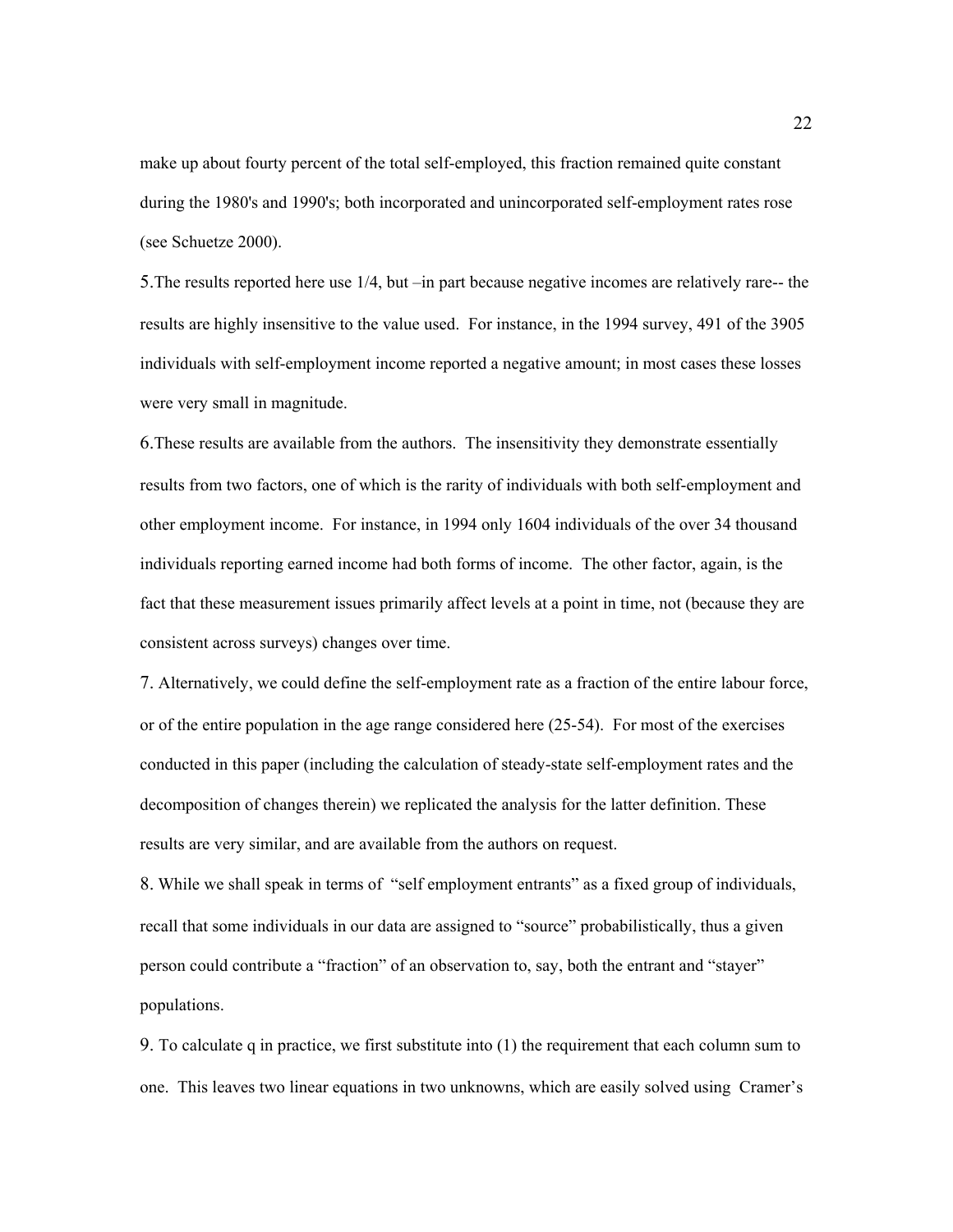rule.

10. Due to differences in samples, definitions, and in the number of labour market states examined, it is not straightforward to compare our transition matrices to those in other studies. For example, Fairlie (1999) reports an annual ES transition rate of .0395 for white male household heads aged 16-54 in the PSID between 1968 and 1989. This is much higher than our estimate for Canada, but Fairlie's sample includes highly-mobile workers under 25, defines all individuals with *any* self-employment activity as self-employed, and excludes individuals who transit into nonemployment from the at-risk population. His SE transition rate of .1851 is more similar to ours. Evans and Leighton (1989) report self-employment entry rates ranging from .0097 to .0268 for white men in the NLSYM. Most values exceed our estimate of about 1 percent, but their statistics apply to a small sample in which no individual is over age 40. 11.While not ideal this method seems preferable to changing the entire column to the new (1990's) level. Changing various combinations of elements, in our view, provides more insights into the various possible causal mechanisms at work.

12.Results are also generated for the sample of individuals with only one of self-employment or wage and salary income in the previous year (available from the authors) and are very similar to those presented in table 4.

13. This may result from women's increased labour force participation over this period. See the discussion of men below for an illustration of how an decreased stock of nonemployed persons can reduce the equilibrium self-employment rate.

14. Because we observe the time t labour force state for individuals probabilistically (described in section 2) we include all individuals with non-zero probabilities of being in a given state at time t in the estimation and use the probabilities as weights.

15. Note that, when we make these "counterfactual" predictions, we apply the 1980's coefficients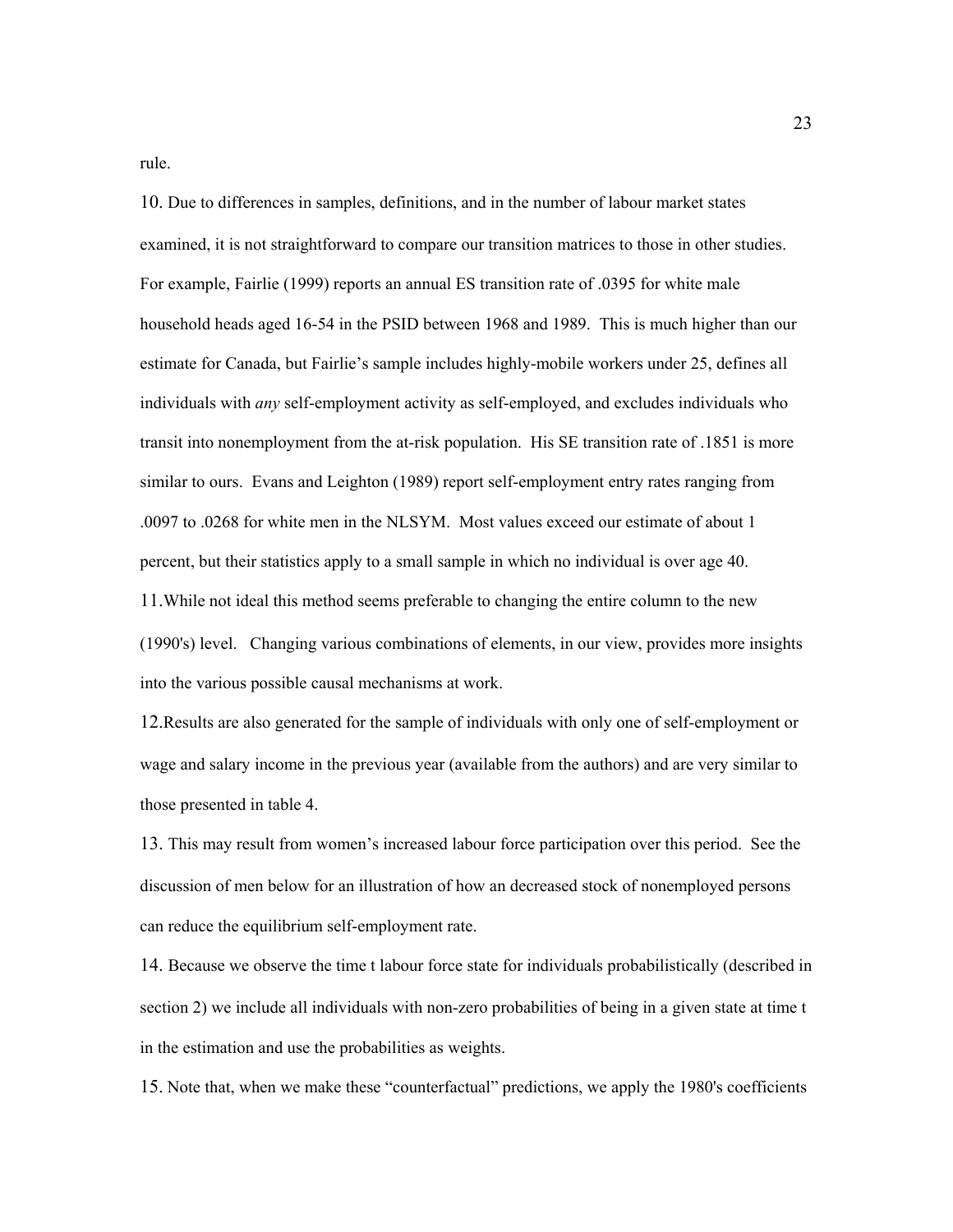to the entire 1990's sample, not (as is often the case: e.g. Oaxaca 1973) to just a fictitious, single "average" person from this period. This avoids the problem of the nonlinear logit function not passing through the means of the data (see Greene 1997, p. 883).

16.We also check this analysis by "back-casting", i.e. estimating the multinomial logit models using the 1990's data and examining the changes in the probability matrices resulting from allowing the demographics to revert back to their 1980's levels. While this analysis attributes a small rise in the steady-state rates of self-employment to changes in demographics, the fraction attributed to changes in demographics, as in the "forecasting" exercise reported in the paper, was minor. These results are available from the authors on request.

17. While individual-specific measures of actual labour market experience are not available in the SCF, we were able to compute cohort-specific trends in labour force experience among women over this period in these data. Essentially, they follow a linear time trend, indicating that any unexplained time trend might is empirically indistinguishable from an experience effect. 18.See, for example, Farber (1997) which uses US data and Gauthier and Roy (1997) which uses Canadian data.

19.These findings support those found in Gauthier and Roy (1997).

20.In general, of course, high hours of work do not necessarily indicate a good job. They may however help distinguish genuine active businesses from "stopgap" activities.

21.Our evidence for men is also strongly inconsistent with the notion that increased selfemployment consists to a substantial degreee of voluntary "contracting out" of jobs to the same individuals who once did the same job in the wage-and-salary sector. In such situations, one might expect wages to *increase* to compensate for the loss in fringe benefits such as dental and pension plans.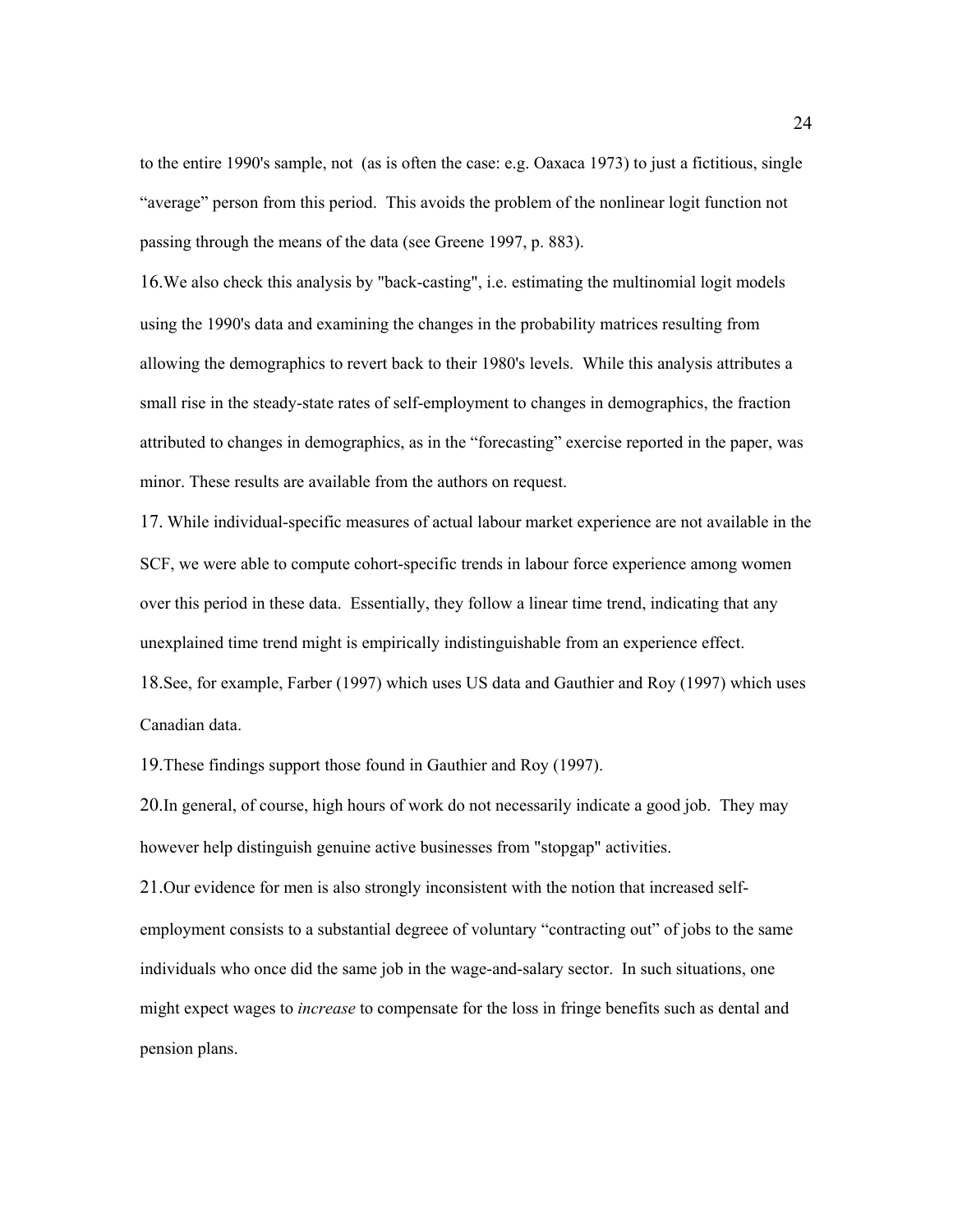#### **Appendix A: Defining the "main job" in the pre-survey year**

The two-year panels overlap. So, for any given year (say 1994) we observe information for the entire year for one sample of individuals (the 1995 survey) and for the week prior to the survey for a second sample (the 1994 survey). Because both samples are random draws from the entire population the expected average characteristics of the samples should be the same. Therefore, we rank individuals based on the fraction of income from wages and salaries  $(\alpha)$  in the first sample. Based on this ranking we partition the sample such that the probability of selfemployment in any week of that survey year is equal to the rate in the week prior to the survey in April of that same year. In other words, we select an  $\alpha = \alpha^*$  such that:  $\frac{\int_{-\alpha}^{\alpha} \alpha^c}{\alpha} \frac{\beta w}{\beta}$  equals the rate j<sup>α</sup>'<sup>0</sup> β*w* of self-employment in the second sample (where *w* is the sample weight, and β is the total number of weeks worked divided by 52). We then assign individuals' time in employment as "selfemployed" if their fraction of income from wage and salaries is less than the cutoff value (replace  $\alpha=0$  if  $\alpha<\alpha^*$ ) and as "wage-and-salary" time if the fraction is above the cutoff  $(\alpha=1 \text{ if } \alpha>\alpha^*)$ . Then the probability of being self-employed in any week for an individual is  $\beta(1-\alpha)$ . We lose the first year of data because of the matching process.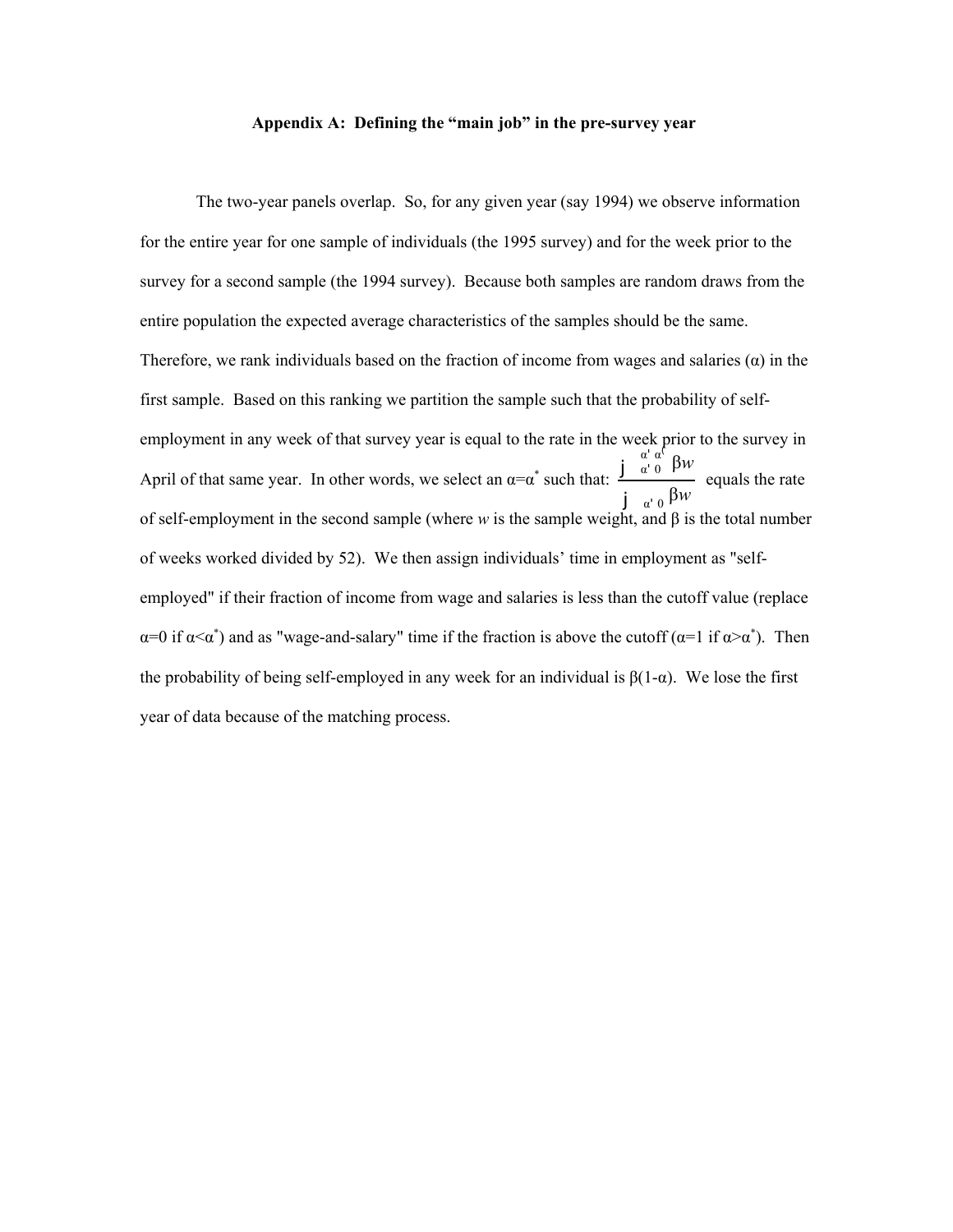|  | <b>Appendix B: Multinomial Logit Data and Results</b> |  |  |
|--|-------------------------------------------------------|--|--|
|  |                                                       |  |  |

|                                       | <b>Appendix Table B1</b><br>Descriptive Statistics: Samples Used In Multinomial Logit Regression |                |                  |                |                                    |                |                  |                |  |  |  |
|---------------------------------------|--------------------------------------------------------------------------------------------------|----------------|------------------|----------------|------------------------------------|----------------|------------------|----------------|--|--|--|
|                                       |                                                                                                  |                |                  |                |                                    |                |                  |                |  |  |  |
|                                       |                                                                                                  |                | <b>MEN</b>       |                |                                    |                | <b>WOMEN</b>     |                |  |  |  |
|                                       |                                                                                                  | 80's           |                  | 90's           |                                    | 80's           |                  | 90's           |  |  |  |
|                                       | Mean                                                                                             | Standard       | Mean             | Standard       | Mean                               | Standard       | Mean             | Standard       |  |  |  |
|                                       |                                                                                                  | Deviation      |                  | Deviation      |                                    | Deviation      |                  | Deviation      |  |  |  |
|                                       |                                                                                                  |                |                  |                | Wage and Salary Employed at Time t |                |                  |                |  |  |  |
| age                                   | 37.506                                                                                           | 8.327          | 38.291           | 8.133          | 36.956                             | 8.227          | 38.164           | 8.068          |  |  |  |
| $ed \left( \leq 8 \text{yrs} \right)$ | 0.108                                                                                            | 0.310          | 0.052            | 0.222          | 0.079                              | 0.270          | 0.039            | 0.194          |  |  |  |
| $(9-10 \text{ yrs})$                  | 0.132                                                                                            | 0.338          | 0.104            | 0.305          | 0.112                              | 0.316          | 0.076            | 0.265          |  |  |  |
| $(11-13yrs)$                          | 0.326                                                                                            | 0.469          | 0.392            | 0.489          | 0.367                              | 0.482          | 0.380            | 0.485          |  |  |  |
| (post-sec)                            | 0.095                                                                                            | 0.293          | 0.079            | 0.269          | 0.091                              | 0.287          | 0.084            | 0.278          |  |  |  |
| (post-sec dip)                        | 0.151                                                                                            | 0.358          | 0.165            | 0.371          | 0.189                              | 0.392          | 0.234            | 0.423          |  |  |  |
| (university)                          | 0.189                                                                                            | 0.392          | 0.203            | 0.402          | 0.162                              | 0.368          | 0.187            | 0.389          |  |  |  |
| single                                | 0.149                                                                                            | 0.356          | 0.192            | 0.393          | 0.153                              | 0.360          | 0.155            | 0.362          |  |  |  |
| married                               | 0.799                                                                                            | 0.400          | 0.747            | 0.435          | 0.734                              | 0.442          | 0.738            | 0.439          |  |  |  |
| div/wid/sep                           | 0.052                                                                                            | 0.222          | 0.061            | 0.239          | 0.113                              | 0.317          | 0.107            | 0.309          |  |  |  |
| immigrant                             | 0.198                                                                                            | 0.398          | 0.183            | 0.387          | 0.196                              | 0.397          | 0.179            | 0.383          |  |  |  |
| yrs since mig                         | 3.783<br>0.279                                                                                   | 8.910          | 3.543<br>0.252   | 9.138          | 3.703<br>0.215                     | 8.720          | 3.473            | 8.998          |  |  |  |
| child $(0-6)$                         |                                                                                                  | 0.448          |                  | 0.434          |                                    | 0.411          | 0.221            | 0.415          |  |  |  |
| child (7-17)<br>N                     | 0.400<br>90,207                                                                                  | 0.490          | 0.335<br>141,511 | 0.472          | 0.401<br>79,317                    | 0.490          | 0.359<br>137,120 | 0.479          |  |  |  |
|                                       |                                                                                                  |                |                  |                | Self-Employed at Time t            |                |                  |                |  |  |  |
| age                                   | 39.217                                                                                           | 8.056          | 39.869           | 7.866          | 38.387                             | 8.009          | 39.578           | 7.657          |  |  |  |
| $ed \overline{(\leq=8\text{yrs})}$    | 0.142                                                                                            | 0.350          | 0.236            | 0.236          | 0.085                              | 0.279          | 0.042            | 0.199          |  |  |  |
| $(9-10 \text{ yrs})$                  | 0.139                                                                                            | 0.346          | 0.113            | 0.316          | 0.131                              | 0.337          | 0.093            | 0.289          |  |  |  |
| $(11-13yrs)$                          | 0.298                                                                                            | 0.457          | 0.363            | 0.481          | 0.350                              | 0.477          | 0.357            | 0.479          |  |  |  |
| (post-sec)                            | 0.076                                                                                            | 0.266          | 0.077            | 0.266          | 0.096                              | 0.295          | 0.084            | 0.277          |  |  |  |
| (post-sec dip)                        | 0.123                                                                                            | 0.329          | 0.149            | 0.356          | 0.152                              | 0.359          | 0.199            | 0.399          |  |  |  |
| (university)                          | 0.221                                                                                            | 0.415          | 0.239            | 0.427          | 0.185                              | 0.389          | 0.226            | 0.418          |  |  |  |
| single                                | 0.132                                                                                            | 0.338          | 0.154            | 0.361          | 0.090                              | 0.286          | 0.119            | 0.325          |  |  |  |
| married                               | 0.816                                                                                            | 0.388          | 0.773            | 0.419          | 0.791                              | 0.406          | 0.781            | 0.414          |  |  |  |
| div/wid/sep                           | 0.053                                                                                            | 0.223          | 0.073            | 0.261          | 0.119                              | 0.324          | 0.099            | 0.299          |  |  |  |
| immigrant                             | 0.229                                                                                            | 0.420          | 0.210            | 0.408          | 0.217                              | 0.412          | 0.174            | 0.379          |  |  |  |
| yrs since mig                         | 4.743                                                                                            | 9.927          | 4.303            | 10.036         | 4.202                              | 9.297          | 3.679            | 9.537          |  |  |  |
| child $(0-6)$                         | 0.260                                                                                            | 0.439          | 0.259            | 0.438          | 0.235                              | 0.424          | 0.254            | 0.435          |  |  |  |
| child $(7-17)$                        | 0.435                                                                                            | 0.496          | 0.357            | 0.479          | 0.464                              | 0.499          | 0.407            | 0.491          |  |  |  |
| ${\bf N}$                             | 8,516                                                                                            |                | 14,518           |                | 4,729                              |                | 9,051            |                |  |  |  |
|                                       |                                                                                                  |                |                  |                | Non-Employed at Time t             |                |                  |                |  |  |  |
| age                                   | 36.714                                                                                           | 8.891          | 37.871           | 8.682          | 38.097                             | 8.704          | 38.574           | 8.492          |  |  |  |
| $ed \left( \leq 8\text{yrs} \right)$  | 0.244                                                                                            | 0.429          | 0.157            | 0.364          | 0.200                              | 0.400          | 0.131            | 0.337          |  |  |  |
| $(9-10 \text{ yrs})$<br>$(11-13yrs)$  | 0.186<br>0.273                                                                                   | 0.389<br>0.445 | 0.174<br>0.352   | 0.379<br>0.478 | 0.185<br>0.355                     | 0.388<br>0.478 | 0.161<br>0.387   | 0.368<br>0.487 |  |  |  |
| (post-sec)                            | 0.086                                                                                            | 0.281          | 0.084            | 0.278          | 0.073                              | 0.259          | 0.083            | 0.276          |  |  |  |
| (post-sec dip)                        | 0.104                                                                                            | 0.306          | 0.115            | 0.319          | 0.112                              | 0.316          | 0.139            | 0.346          |  |  |  |
|                                       |                                                                                                  |                |                  |                |                                    |                |                  |                |  |  |  |
| (university)                          | 0.107<br>0.321                                                                                   | 0.309<br>0.467 | 0.117            | 0.322<br>0.479 | 0.076<br>0.075                     | 0.265<br>0.263 | 0.099<br>0.128   | 0.299<br>0.334 |  |  |  |
| single                                | 0.586                                                                                            | 0.493          | 0.359<br>0.542   | 0.498          | 0.820                              | 0.384          | 0.746            | 0.435          |  |  |  |
| married                               | 0.093                                                                                            | 0.291          | 0.099            | 0.299          | 0.105                              | 0.307          | 0.126            | 0.332          |  |  |  |
| div/wid/sep<br>immigrant              | 0.176                                                                                            | 0.381          | 0.214            | 0.409          | 0.170                              | 0.375          | 0.208            | 0.406          |  |  |  |
| yrs since mig                         | 2.704                                                                                            | 7.436          | 3.081            | 8.141          | 3.072                              | 8.141          | 3.286            | 8.492          |  |  |  |
| child $(0-6)$                         | 0.202                                                                                            | 0.402          | 0.178            | 0.383          | 0.345                              | 0.476          | 0.339            | 0.474          |  |  |  |
| child (7-17)                          | 0.279                                                                                            | 0.449          | 0.231            | 0.421          | 0.520                              | 0.500          | 0.424            | 0.494          |  |  |  |
| N                                     | 28,398                                                                                           |                | 48,435           |                | 62,361                             |                | 82,630           |                |  |  |  |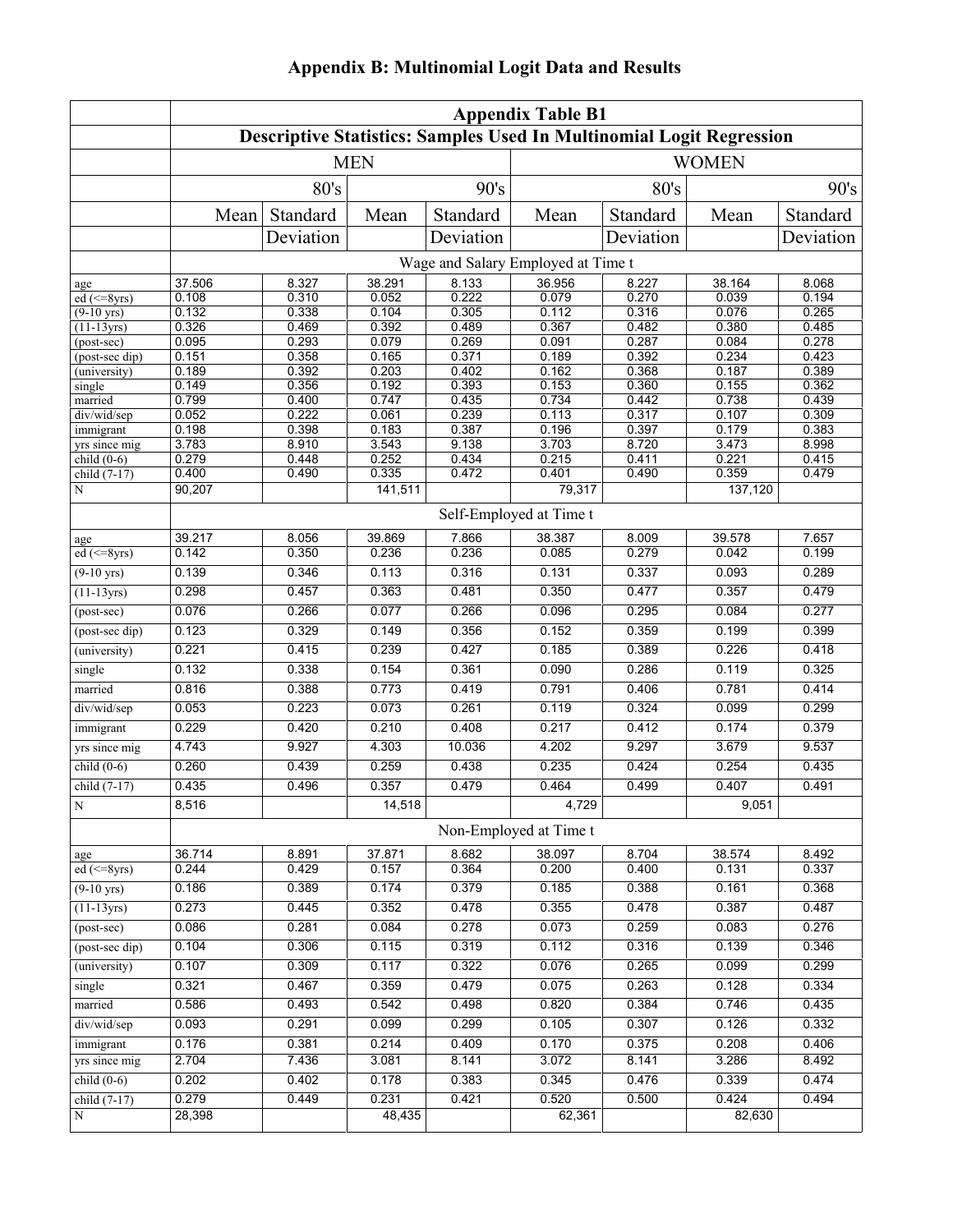|                                                                                 | <b>Appendix Table B2</b><br>Multinomial Logit Coefficients from Employment State Model |                  |                  |                      |                     |                  |                  |                                           |                  |                                                                                                                                                                          |                  |                      |
|---------------------------------------------------------------------------------|----------------------------------------------------------------------------------------|------------------|------------------|----------------------|---------------------|------------------|------------------|-------------------------------------------|------------------|--------------------------------------------------------------------------------------------------------------------------------------------------------------------------|------------------|----------------------|
|                                                                                 |                                                                                        |                  |                  |                      |                     |                  |                  |                                           |                  |                                                                                                                                                                          |                  |                      |
|                                                                                 |                                                                                        |                  | Men              |                      |                     |                  |                  |                                           |                  | Women                                                                                                                                                                    |                  |                      |
|                                                                                 | "Source" State $= E$                                                                   |                  |                  | "Source" State = $S$ |                     |                  |                  | "Source" State = $N$ "Source" State = $E$ |                  | "Source" State $=$ S                                                                                                                                                     |                  | "Source" State = $N$ |
|                                                                                 | Outcome = $Outer$                                                                      |                  |                  | Outcome = $Outer$    |                     |                  |                  |                                           |                  | Outcome = $\overline{O}$ utcome = $\overline{O}$ utcome = $\overline{O}$ utcome = $\overline{O}$ utcome = $\overline{O}$ utcome = $\overline{O}$ utcome = $\overline{O}$ |                  |                      |
|                                                                                 |                                                                                        | E S              | Е                | S                    | E                   |                  |                  | S                                         |                  | S                                                                                                                                                                        |                  | S                    |
| age                                                                             | 0.114<br>(0.017)                                                                       | 0.100<br>(0.044) | 0.238<br>(0.084) | 0.335<br>(0.076)     | $-0.029$<br>(0.016) | 0.178<br>(0.042) | 0.222<br>(0.016) | 0.171<br>(0.055)                          | 0.057<br>(0.078) | 0.189<br>(0.073)                                                                                                                                                         | 0.031<br>(0.015) | 0.211<br>(0.051)     |
|                                                                                 | $-0.001$                                                                               | $-0.001$         | $-0.003$         | $-0.004$             | 0.000               | $-0.002$         | $-0.003$         | $-0.002$                                  | $-0.001$         | $-0.002$                                                                                                                                                                 | $-0.001$         | $-0.003$             |
| age squared                                                                     | (0.000)                                                                                | (0.001)          | (0.001)          | (0.001)              | (0.000)             | (0.001)          | (0.000)          | (0.001)                                   | (0.001)          | (0.001)                                                                                                                                                                  | (0.000)          | (0.001)              |
| Ed $(9-10 \text{ yrs})$                                                         | 0.300                                                                                  | 0.602            | $-0.037$         | $-0.118$             | 0.445               | 0.452            | 0.269            | 0.411                                     | $-0.204$         | $-0.025$                                                                                                                                                                 | 0.510            | 0.431                |
|                                                                                 | (0.045)                                                                                | (0.137)          | (0.226)          | (0.193)              | (0.045)             | (0.112)          | (0.049)          | (0.165)                                   | (0.236)          | (0.216)                                                                                                                                                                  | (0.044)          | (0.148)              |
| $(11-13yrs)$                                                                    | 0.791                                                                                  | 0.810            | 0.822            | 0.573                | 0.702               | 0.637            | 0.692            | 0.420                                     | 0.135            | 0.285                                                                                                                                                                    | 0.908            | 0.618                |
|                                                                                 | (0.041)                                                                                | (0.125)          | (0.217)          | (0.193)              | (0.041)             | (0.104)          | (0.043)          | (0.150)                                   | (0.212)          | (0.196)                                                                                                                                                                  | (0.039)          | (0.132)              |
| (post-sec)                                                                      | 0.906                                                                                  | 0.906            | 0.196            | $-0.230$             | 0.445               | 0.602            | 0.674            | 0.668                                     | 0.064            | 0.411                                                                                                                                                                    | 1.028            | 0.946                |
|                                                                                 | (0.055)                                                                                | (0.158)          | (0.258)          | (0.226)              | (0.057)             | (0.141)          | (0.056)          | (0.182)                                   | (0.268)          | (0.246)                                                                                                                                                                  | (0.051)          | (0.166)              |
| (post-sec dip)                                                                  | 1.201                                                                                  | 1.289            | 1.213            | 0.665                | 1.065               | 1.014            | 0.976            | 0.357                                     | 0.514            | 0.598                                                                                                                                                                    | 1.295            | 1.236                |
|                                                                                 | (0.052)                                                                                | (0.141)          | (0.272)          | (0.249)              | (0.051)             | (0.125)          | (0.050)          | (0.174)                                   | (0.250)          | (0.234)                                                                                                                                                                  | (0.045)          | (0.145)              |
| (university)                                                                    | 1.695                                                                                  | 1.796            | 1.796            | 1.313                | 1.210               | 1.122            | 1.115            | 1.000                                     | 0.835            | 0.966                                                                                                                                                                    | 1.512            | 1.559                |
|                                                                                 | (0.056)                                                                                | (0.137)          | (0.275)          | (0.255)              | (0.051)             | (0.127)          | (0.054)          | (0.168)                                   | (0.257)          | (0.242)                                                                                                                                                                  | (0.048)          | (0.149)              |
| married                                                                         | 0.514                                                                                  | 0.296            | 0.463            | 0.482                | 0.635               | 0.800            | $-0.324$         | 0.226                                     | $-0.026$         | 0.316                                                                                                                                                                    | $-0.047$         | $-0.035$             |
|                                                                                 | (0.040)                                                                                | (0.109)          | (0.213)          | (0.194)              | (0.038)             | (0.101)          | (0.044)          | (0.163)                                   | (0.220)          | (0.208)                                                                                                                                                                  | (0.042)          | (0.145)              |
| div/wid/sep                                                                     | $-0.009$                                                                               | 0.192            | 0.296            | $-0.387$             | 0.042               | 0.528            | $-0.252$         | 0.166                                     | 0.069            | 0.033                                                                                                                                                                    | 0.136            | 0.034                |
|                                                                                 | (0.060)                                                                                | (0.156)          | (0.282)          | (0.259)              | (0.057)             | (0.134)          | (0.056)          | (0.197)                                   | (0.262)          | (0.248)                                                                                                                                                                  | (0.052)          | (0.180)              |
| immigrant                                                                       | $-0.394$                                                                               | $-0.337$         | $-0.465$         | $-0.276$             | 0.475               | $-0.216$         | $-0.276$         | $-0.667$                                  | 0.033            | $-0.089$                                                                                                                                                                 | 0.240            | $-0.445$             |
|                                                                                 | (0.063)                                                                                | (0.160)          | (0.378)          | (0.351)              | (0.055)             | (0.147)          | (0.059)          | (0.211)                                   | (0.287)          | (0.269)                                                                                                                                                                  | (0.050)          | (0.179)              |
| yrs since mig                                                                   | 0.022                                                                                  | 0.026            | 0.030            | 0.040                | $-0.004$            | 0.029            | 0.018            | 0.028                                     | $-0.008$         | 0.004                                                                                                                                                                    | $-0.005$         | 0.030                |
|                                                                                 | (0.003)                                                                                | (0.007)          | (0.018)          | (0.017)              | (0.003)             | (0.007)          | (0.003)          | (0.009)                                   | (0.013)          | (0.012)                                                                                                                                                                  | (0.002)          | (0.008)              |
| child $(0-6)$                                                                   | $-0.011$                                                                               | $-0.034$         | 0.101            | $-0.049$             | $-0.170$            | 0.002            | $-0.508$         | $-0.202$                                  | $-0.154$         | $-0.123$                                                                                                                                                                 | $-0.719$         | $-0.171$             |
|                                                                                 | (0.035)                                                                                | (0.088)          | (0.185)          | (0.173)              | (0.037)             | (0.088)          | (0.031)          | (0.103)                                   | (0.155)          | (0.145)                                                                                                                                                                  | (0.028)          | (0.091)              |
| child $(7-17)$                                                                  | 0.060                                                                                  | 0.137            | 0.246            | 0.036                | 0.103               | 0.155            | $-0.146$         | 0.389                                     | 0.033            | $-0.216$                                                                                                                                                                 | $-0.031$         | $-0.101$             |
|                                                                                 | (0.034)                                                                                | (0.082)          | (0.163)          | (0.151)              | (0.035)             | (0.082)          | (0.029)          | (0.092)                                   | (0.134)          | (0.125)                                                                                                                                                                  | (0.025)          | (0.082)              |
| constant                                                                        | $-1.273$                                                                               | $-5.289$         | $-3.700$         | $-4.090$             | $-0.542$            | $-7.261$         | $-2.391$         | $-6.663$                                  | $-0.170$         | $-2.399$                                                                                                                                                                 | $-1.791$         | $-8.064$             |
|                                                                                 | (0.312)                                                                                | (0.820)          | (1.568)          | (1.427)              | (0.302)             | (0.791)          | (0.299)          | (1.019)                                   | (1.467)          | (1.370)                                                                                                                                                                  | (0.274)          | (0.937)              |
| N                                                                               | 90,206                                                                                 |                  | 8,515            |                      | 28,398              |                  | 79,317           |                                           | 4,728            |                                                                                                                                                                          | 62,361           |                      |
| R Squared                                                                       | 0.037                                                                                  |                  | 0.034            |                      | 0.056               |                  | 0.031            |                                           | 0.013            |                                                                                                                                                                          | 0.052            |                      |
| * Numbers in Parenthesis are Standard Errors, omitted outcome is Non-Employment |                                                                                        |                  |                  |                      |                     |                  |                  |                                           |                  |                                                                                                                                                                          |                  |                      |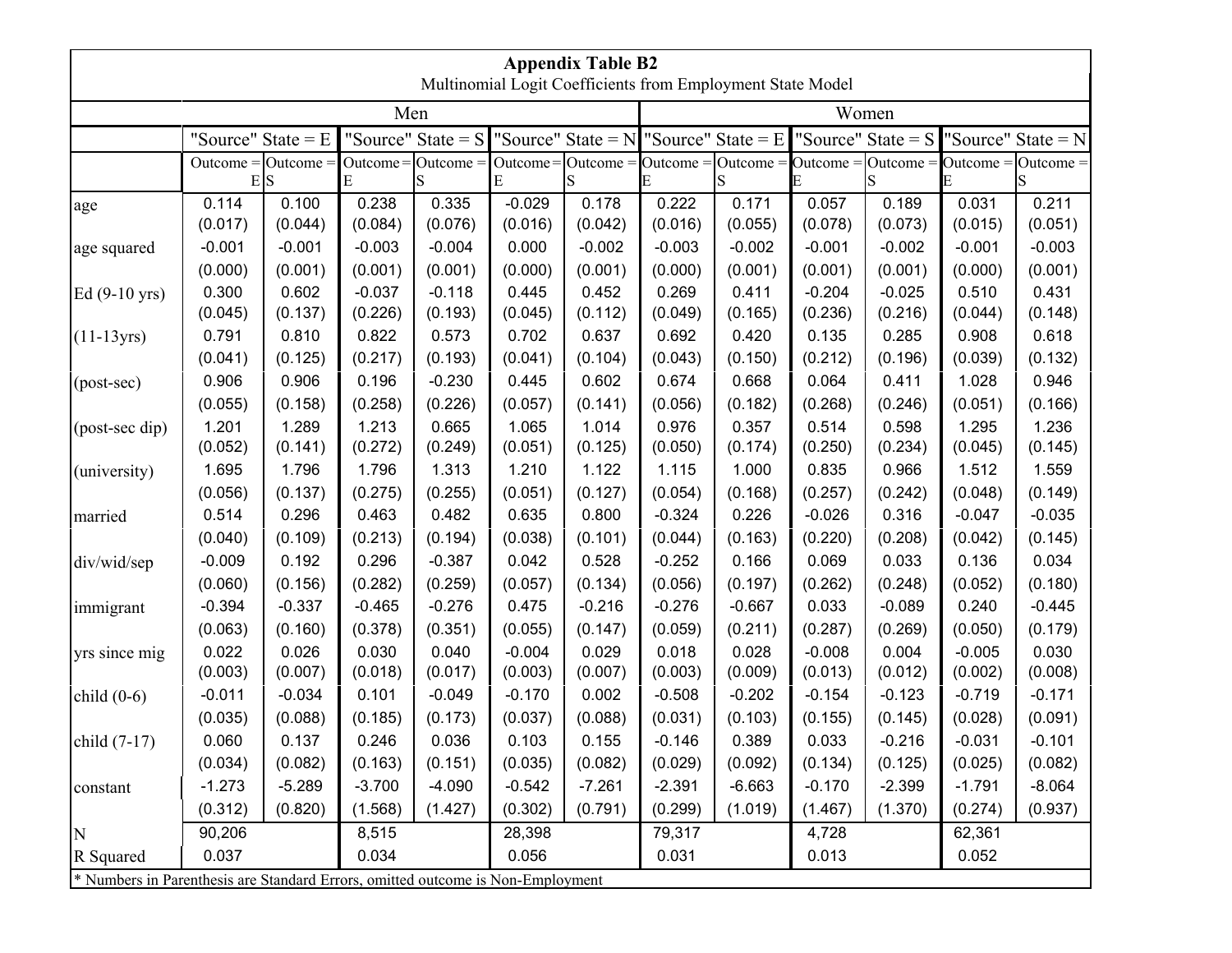|           |       | <b>MEN</b>    |             |      | <b>WOMEN</b>  |             |      | <b>TOTAL</b>  |             |
|-----------|-------|---------------|-------------|------|---------------|-------------|------|---------------|-------------|
|           |       | Number of     | Number of   |      | Number of     | Number of   |      | Number of     | Number of   |
| Year      | Rate  | Self-Employed | Wage/Salary | Rate | Self-Employed | Wage/Salary | Rate | Self-Employed | Wage/Salary |
| 1982      | 8.08  | 308,270       | 3,507,690   | 5.02 | 134,110       | 2,534,950   | 6.82 | 442,380       | 6,042,640   |
| 1983      | 8.42  | 317,720       | 3,457,320   | 5.43 | 150,350       | 2,619,750   | 7.15 | 468,070       | 6,077,070   |
| 1985      | 8.37  | 331,710       | 3,631,420   | 6.84 | 207,340       | 2,822,040   | 7.71 | 539,050       | 6,453,460   |
| 1986      | 9.01  | 370,340       | 3,740,510   | 4.21 | 136,650       | 3,109,610   | 6.89 | 506,990       | 6,850,120   |
| 1987      | 8.61  | 363,340       | 3,854,460   | 4.87 | 164,400       | 3,208,020   | 6.95 | 527,740       | 7,062,480   |
| 1988      | 8.82  | 383,491       | 3,966,676   | 4.83 | 174,331       | 3,437,111   | 7.01 | 557,822       | 7,403,787   |
| 1989      | 8.50  | 375,724       | 4,043,312   | 4.75 | 177,923       | 3,567,259   | 6.78 | 553,647       | 7,610,571   |
| Average   |       |               |             |      |               |             |      |               |             |
| 1982-1989 | 8.54  | 350,085       | 3,743,055   | 5.14 | 163,586       | 3,042,677   | 7.04 | 513,671       | 6,785,733   |
| 1990      | 8.59  | 385,585       | 4,104,205   | 5.39 | 211,199       | 3,705,920   | 7.10 | 596,784       | 7,810,125   |
| 1991      | 9.27  | 410,246       | 4,017,396   | 5.62 | 221,921       | 3,728,414   | 7.55 | 632,167       | 7,745,810   |
| 1992      | 9.47  | 413,552       | 3,955,136   | 5.32 | 210,019       | 3,734,388   | 7.50 | 623,571       | 7,689,524   |
| 1993      | 9.41  | 424,916       | 4,091,814   | 5.53 | 221,696       | 3,786,373   | 7.59 | 646,612       | 7,878,187   |
| 1994      | 10.17 | 469,614       | 4,148,796   | 6.67 | 273,345       | 3,826,264   | 8.52 | 742,959       | 7,975,060   |
| 1995      | 9.43  | 473,413       | 4,547,520   | 6.27 | 278,633       | 4,168,168   | 7.94 | 752,046       | 8,715,688   |
| 1996      | 10.45 | 535,021       | 4,584,330   | 7.88 | 363,144       | 4,246,303   | 9.23 | 898,165       | 8,830,633   |
| 1997      | 10.92 | 570,956       | 4,656,012   | 8.18 | 378,274       | 4,245,733   | 9.64 | 949,230       | 8,901,745   |
| 1998      | 11.05 | 595,974       | 4,799,229   | 7.77 | 373,399       | 4,434,029   | 9.50 | 969,373       | 9,233,258   |
| Average   |       |               |             |      |               |             |      |               |             |
| 1990-1998 | 9.86  | 475,475       | 4,322,715   | 6.51 | 281,292       | 3,986,177   | 8.29 | 756,767       | 8,308,892   |
| % Change  |       |               |             |      |               |             |      |               |             |
| 1982-1998 | 37%   | 93%           | 37%         | 55%  | 178%          | 75%         | 39%  | 119%          | 53%         |

## **Table 1: CANADIAN EMPLOYMENT TRENDS 1982-1998: Men and Women Aged 25-54**

**Notes:**

1) Calculations based on series of SCF data files using sample weights

2) Self-employed excludes owner/operators of incorporated businesses

3) Sample is restricted to those employed in non-primary industries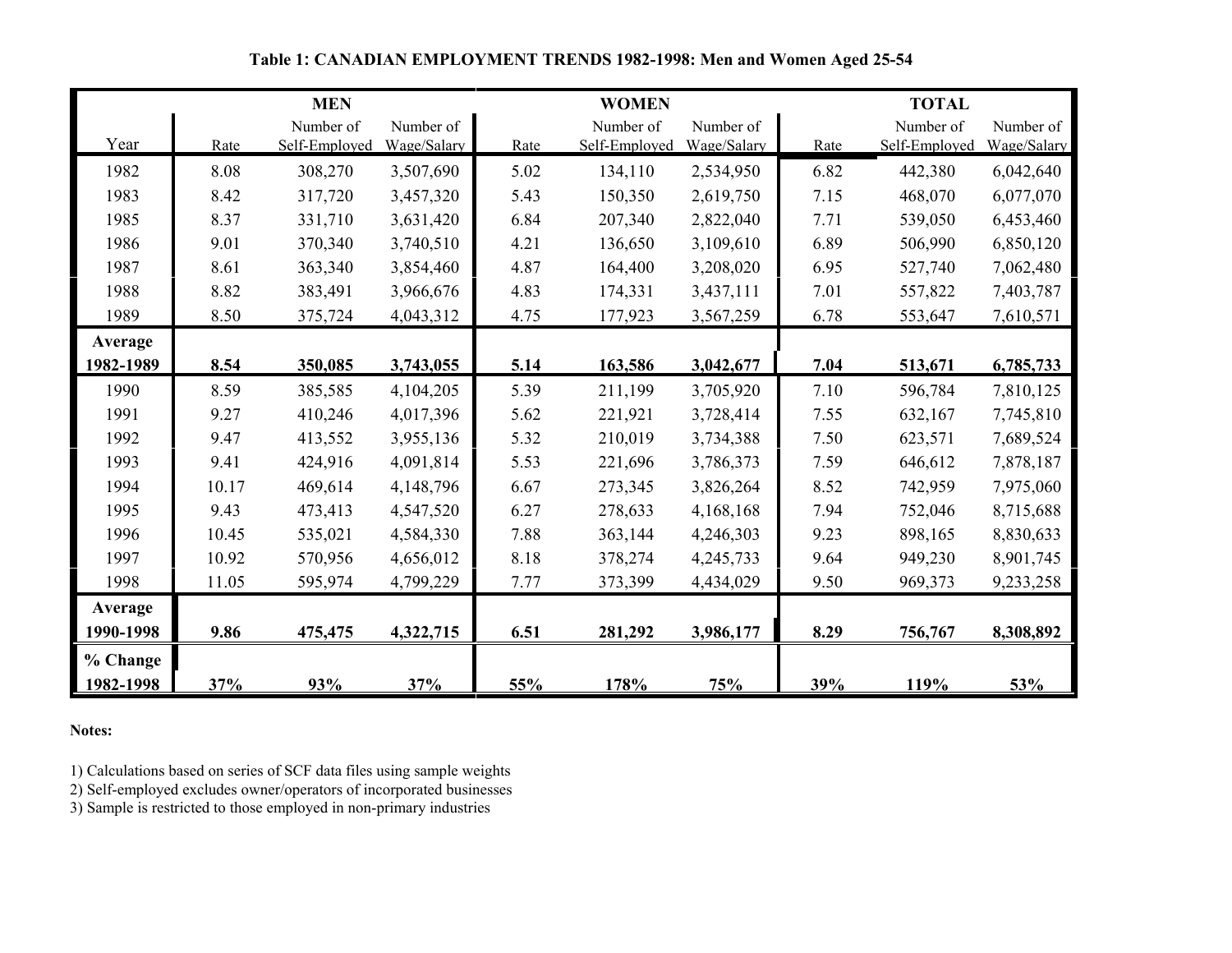|                                                                                                              |      |      |                 |                                        | Table 2     |                        |      | Characteristics of Self-Employment Entrants and Leavers |      |      |                         |       |
|--------------------------------------------------------------------------------------------------------------|------|------|-----------------|----------------------------------------|-------------|------------------------|------|---------------------------------------------------------|------|------|-------------------------|-------|
|                                                                                                              |      |      | <b>Entrants</b> |                                        |             | <b>Leavers</b>         |      |                                                         |      |      | <b>Total Population</b> |       |
|                                                                                                              | Men  |      | Women           |                                        |             | Men                    |      | Women                                                   |      | Men  |                         | Women |
|                                                                                                              | 80's | 90's | 80's            | 90's                                   | 80's        | 90's                   | 80's | 90's                                                    | 80's | 90's | 80's                    | 90's  |
|                                                                                                              |      |      |                 |                                        |             | Source/Destination (%) |      |                                                         |      |      |                         |       |
| Wage & Sal                                                                                                   | 75.2 | 67.5 | 61.4            | 63.9                                   | 74.3        | 67.6                   | 68.4 | 60.3                                                    | 84.5 | 80.0 | 62.2                    | 68.0  |
| <b>Not Employ</b>                                                                                            | 24.8 | 32.5 | 38.6            | 36.1                                   | 25.7        | 32.4                   | 31.6 | 39.7                                                    | 15.5 | 20.0 | 37.8                    | 32.0  |
|                                                                                                              |      |      |                 |                                        | Age $(\% )$ |                        |      |                                                         |      |      |                         |       |
| 25-34                                                                                                        | 41.6 | 37.4 | 43.2            | 36.6                                   | 42.5        | 37.3                   | 41.3 | 36.1                                                    | 42.0 | 37.2 | 42.5                    | 37.0  |
| 35-44                                                                                                        | 34.9 | 38.3 | 37.3            | 39.3                                   | 35.4        | 35.7                   | 36.4 | 37.5                                                    | 33.9 | 36.2 | 33.6                    | 36.5  |
| 45-54                                                                                                        | 23.6 | 24.3 | 19.6            | 24.0                                   | 22.2        | 27.0                   | 22.3 | 26.4                                                    | 24.1 | 26.6 | 23.9                    | 26.6  |
|                                                                                                              |      |      |                 |                                        |             | Education $(\% )$      |      |                                                         |      |      |                         |       |
| 8yrs or less                                                                                                 | 13.8 | 4.9  | 9.0             | 3.3                                    | 11.9        | 5.8                    | 9.2  | 5.2                                                     | 12.8 | 7.0  | 12.5                    | 6.8   |
| $9-10$ yrs                                                                                                   | 17.0 | 12.3 | 14.7            | 8.6                                    | 13.7        | 12.6                   | 14.5 | 11.6                                                    | 13.9 | 11.6 | 14.0                    | 10.3  |
| $11-13$ yrs                                                                                                  | 29.1 | 38.4 | 33.0            | 35.7                                   | 28.4        | 36.7                   | 35.6 | 38.9                                                    | 31.7 | 38.7 | 36.2                    | 38.1  |
| some post                                                                                                    | 8.9  | 9.0  | 10.1            | 8.5                                    | 10.3        | 8.1                    | 9.3  | 9.1                                                     | 9.2  | 8.0  | 8.4                     | 8.4   |
| post-second                                                                                                  | 14.1 | 15.6 | 15.9            | 22.8                                   | 19.0        | 15.4                   | 15.2 | 17.7                                                    | 14.3 | 15.5 | 15.9                    | 20.3  |
| university                                                                                                   | 17.1 | 19.9 | 17.4            | 21.2                                   | 21.6        | 21.5                   | 16.2 | 17.6                                                    | 18.1 | 19.2 | 13.0                    | 16.1  |
|                                                                                                              |      |      |                 |                                        |             | Marital Status (%)     |      |                                                         |      |      |                         |       |
| single                                                                                                       | 17.4 | 24.8 | 8.4             | 11.1                                   | 17.1        | 19.8                   | 9.6  | 11.7                                                    | 17.0 | 21.7 | 12.1                    | 14.5  |
| married                                                                                                      | 74.5 | 65.7 | 81.3            | 77.8                                   | 74.4        | 73.1                   | 76.7 | 77.3                                                    | 77.3 | 71.5 | 76.9                    | 74.2  |
| div/wid/sep                                                                                                  | 8.0  | 9.5  | 10.3            | 11.1                                   | 8.5         | 7.1                    | 13.7 | 11.0                                                    | 5.7  | 6.8  | 11.0                    | 11.3  |
|                                                                                                              |      |      |                 | Number of Young Children (aged <7) (%) |             |                        |      |                                                         |      |      |                         |       |
| none                                                                                                         | 74.2 | 77.5 | 67.0            | 69.4                                   | 71.9        | 71.7                   | 72.4 | 68.2                                                    | 73.3 | 76.0 | 73.5                    | 74.1  |
| one                                                                                                          | 15.8 | 12.7 | 19.0            | 17.2                                   | 16.8        | 17.6                   | 15.6 | 20.4                                                    | 16.7 | 14.8 | 16.9                    | 16.2  |
| two                                                                                                          | 8.6  | 8.5  | 11.8            | 10.7                                   | 9.5         | 8.7                    | 10.1 | 9.9                                                     | 8.7  | 7.9  | 8.3                     | 8.2   |
| three +                                                                                                      | 1.4  | 1.3  | 2.2             | 2.7                                    | 1.9         | 1.9                    | 1.9  | 1.5                                                     | 1.4  | 1.4  | 1.3                     | 1.5   |
| Number of Older Children (aged 7-17) (%)                                                                     |      |      |                 |                                        |             |                        |      |                                                         |      |      |                         |       |
| none                                                                                                         | 61.0 | 72.2 | 47.2            | 60.2                                   | 60.8        | 66.4                   | 50.1 | 56.0                                                    | 61.3 | 68.0 | 55.2                    | 61.8  |
| one                                                                                                          | 19.8 | 13.6 | 23.8            | 19.8                                   | 19.3        | 17.0                   | 21.6 | 19.2                                                    | 18.4 | 16.0 | 22.1                    | 19.8  |
| two                                                                                                          | 13.5 | 10.4 | 20.3            | 15.2                                   | 15.3        | 12.3                   | 20.1 | 18.3                                                    | 15.0 | 12.3 | 16.8                    | 14.2  |
| three +                                                                                                      | 5.7  | 3.8  | 8.7             | 4.9                                    | 4.7         | 4.3                    | 8.3  | 6.5                                                     | 5.3  | 3.6  | 5.9                     | 4.2   |
| 1. All values calculated using SCF data files<br>2. Some columns may not sum to 1 because of rounding error. |      |      |                 |                                        |             |                        |      |                                                         |      |      |                         |       |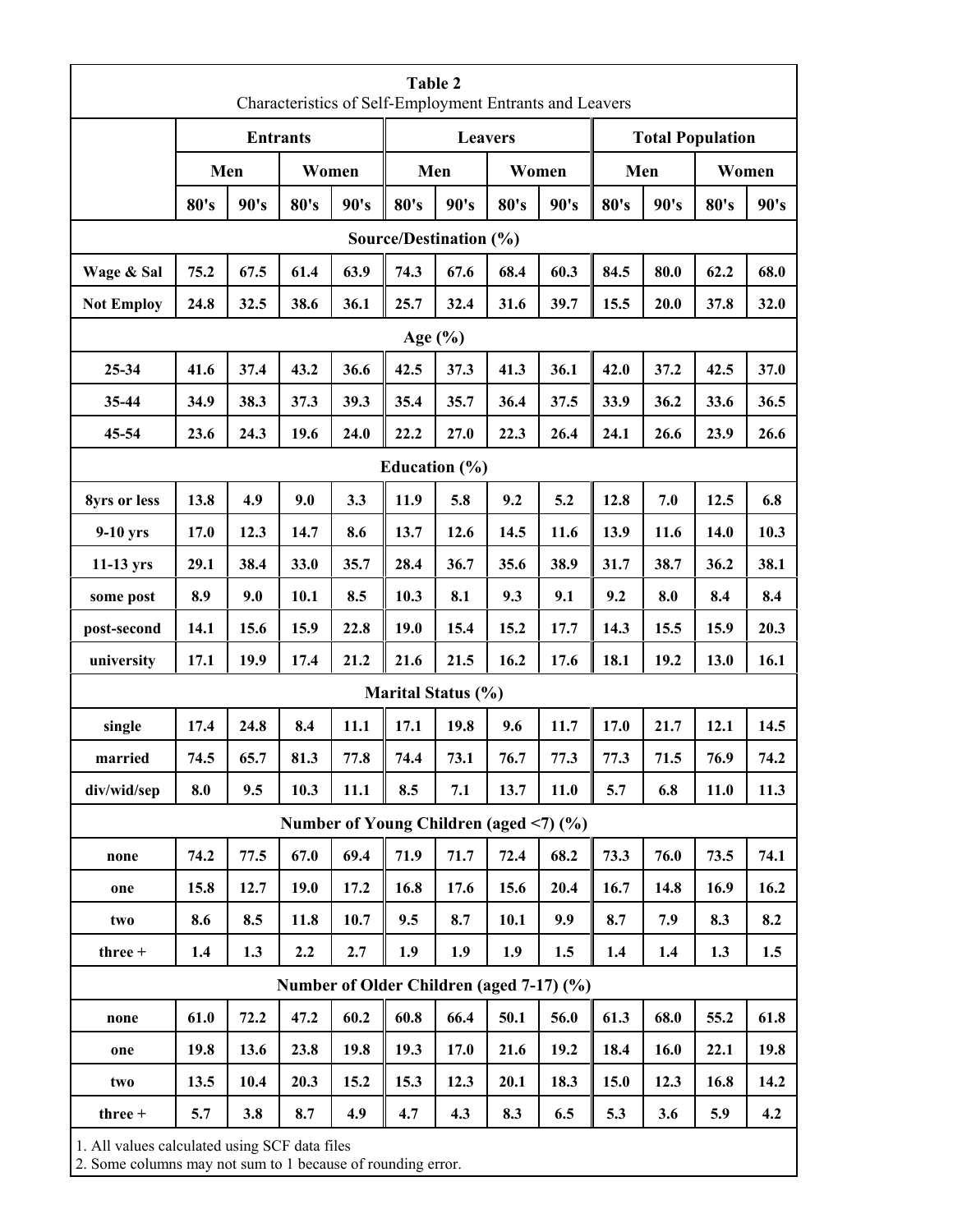|                         | Table 3                               |                                                                             |
|-------------------------|---------------------------------------|-----------------------------------------------------------------------------|
|                         |                                       | <b>Transition Matrices, Ergodic Distributions and Steady-State Rates of</b> |
| <b>Self-Employment:</b> | 1980's v.s. 1990's, males and females |                                                                             |

|         |   |               | Probability Matrix 1980's                  |           |                   |                   | Probability Matrix 1990's                         |           |
|---------|---|---------------|--------------------------------------------|-----------|-------------------|-------------------|---------------------------------------------------|-----------|
| $E_{t}$ |   | $S_t$         | $N_t$                                      |           | ${\bf E}_{\bf t}$ | $S_t$             | $N_{t}$                                           |           |
|         |   | 0.9184 0.1487 | 0.3121                                     | $E_{t+1}$ |                   | $0.9050*$ 0.1264* | $0.2556*$                                         | $E_{t+1}$ |
|         |   | 0.0116 0.8180 | 0.0338                                     | $S_{t+1}$ |                   | $0.0103* 0.8350*$ | 0.0369                                            | $S_{t+1}$ |
| 0.0701  |   | 0.0332        | 0.6541                                     | $N_{t+1}$ | $0.0847*$ 0.0386  |                   | $0.7075*$                                         | $N_{t+1}$ |
|         |   |               | Ergodic Distribution 1980's                |           |                   |                   | Ergodic Distribution 1990's                       |           |
|         | E | 0.7602        |                                            |           | E                 | 0.6956            |                                                   |           |
|         | S | 0.0783        |                                            |           | S.                | 0.0910            |                                                   |           |
|         | N | 0.1615        |                                            |           | N                 | 0.2134            |                                                   |           |
|         |   |               | Steady-State Self-Employment Rate = 0.0933 |           |                   |                   | <b>Steady-State Self-Employment Rate = 0.1157</b> |           |

 **Change in Steady-State Self-Employment Rate 1990's-1980's = 0.0224**

# **Women**

|             |        | Probability Matrix 1980's                  |           |                   |                    | Probability Matrix 1990's                  |           |
|-------------|--------|--------------------------------------------|-----------|-------------------|--------------------|--------------------------------------------|-----------|
| $E_{t}$     | $S_t$  | $\mathbf{N}_{\mathrm{t}}$                  |           | ${\bf E}_{\bf t}$ | $S_t$              | $\mathbf{N}_{t}$                           |           |
| 0.8984      | 0.2695 | 0.1708                                     | $E_{t+1}$ |                   | $0.9097*$ 0.1374*  | 0.1750                                     | $E_{t+1}$ |
| 0.0089      | 0.6482 | 0.0127                                     | $S_{t+1}$ |                   | $0.0092$ $0.8019*$ | $0.0169*$                                  | $S_{t+1}$ |
| 0.0927      | 0.0823 | 0.8164                                     | $N_{t+1}$ |                   | $0.0811* 0.0606*$  | $0.8081*$                                  | $N_{t+1}$ |
|             |        | Ergodic Distribution 1980's                |           |                   |                    | Ergodic Distribution 1990's                |           |
| E           | 0.6372 |                                            |           | E                 | 0.6518             |                                            |           |
| $\mathbf S$ | 0.0282 |                                            |           | $\mathbf{s}$      | 0.0553             |                                            |           |
| N           | 0.3346 |                                            |           | N                 | 0.2930             |                                            |           |
|             |        | Steady-State Self-Employment Rate = 0.0424 |           |                   |                    | Steady-State Self-Employment Rate = 0.0782 |           |

 **Change in Steady-State Self-Employment Rate 1990's-1980's = 0.0358**

Note:  $*$  denotes change in element  $p_{ij}$  1990's-1980's is statistically significant at the five percent level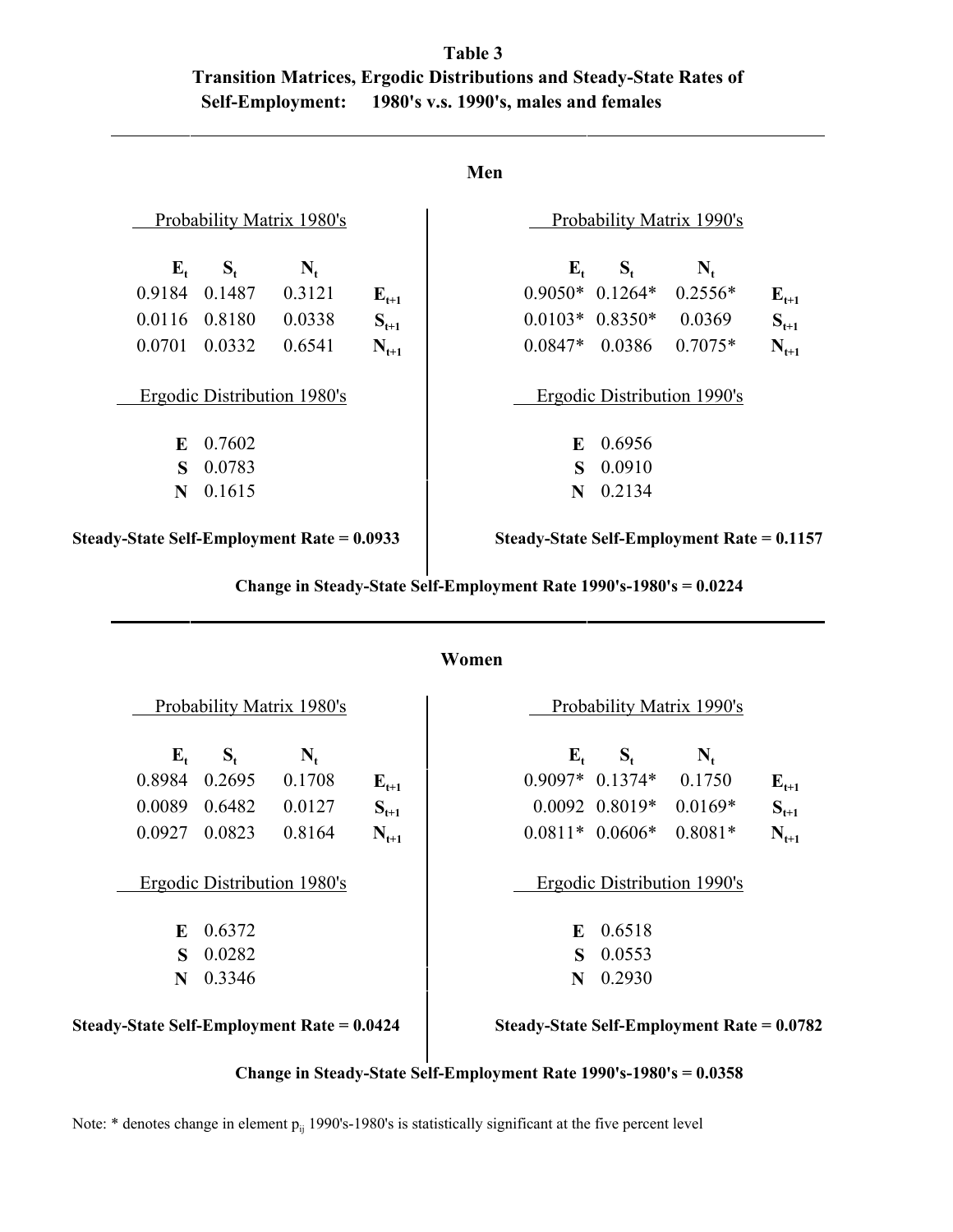|                                                                          | Table 4<br>Decomposition of Change in the Canadian Steady-State (S-S) Rate of Self-Employment |                           |                           |                             |                           |                           |                           |                             |  |  |  |
|--------------------------------------------------------------------------|-----------------------------------------------------------------------------------------------|---------------------------|---------------------------|-----------------------------|---------------------------|---------------------------|---------------------------|-----------------------------|--|--|--|
|                                                                          |                                                                                               |                           | Men                       |                             | Women                     |                           |                           |                             |  |  |  |
| <b>Elements Changed</b>                                                  | <b>S-S Rate</b><br>1980's                                                                     | <b>S-S Rate</b><br>1990's | Change<br><b>S-S Rate</b> | Percent<br><b>Explained</b> | <b>S-S Rate</b><br>1980's | <b>S-S Rate</b><br>1990's | Change<br><b>S-S Rate</b> | Percent<br><b>Explained</b> |  |  |  |
| All Elements                                                             | 0.0933                                                                                        | 0.1157                    | 0.0224                    | 100                         | 0.0424                    | 0.0782                    | 0.0358                    | 100                         |  |  |  |
| S-E Entry and Exit<br>(ES, SE, NS, SN)                                   | 0.0933                                                                                        | 0.0991                    | 0.0058                    | 26                          | 0.0424                    | 0.0837                    | 0.0413                    | 115                         |  |  |  |
| S-E Entry<br>(ES, NS)                                                    | 0.0933                                                                                        | 0.0902                    | $-0.0031$                 | $-14$                       | 0.0424                    | 0.0485                    | 0.0061                    | 17                          |  |  |  |
| S-E Exit<br>$(SN, SE, SS^*)$                                             | 0.0933                                                                                        | 0.1024                    | 0.0091                    | 41                          | 0.0424                    | 0.0733                    | 0.0309                    | 86                          |  |  |  |
| S-E Duration<br>(SS)                                                     | 0.0933                                                                                        | 0.1020                    | 0.0087                    | 39                          | 0.0424                    | 0.0730                    | 0.0306                    | 85                          |  |  |  |
| W&S-Non-Employ<br>Transitions (EN,NE)                                    | 0.0933                                                                                        | 0.1099                    | 0.0166                    | 74                          | 0.0424                    | 0.0402                    | $-0.0022$                 | $-6$                        |  |  |  |
| W&S Non-Employ<br>Duration (EE,NN)                                       | 0.0933                                                                                        | 0.1069                    | 0.0136                    | 61                          | 0.0424                    | 0.0379                    | $-0.0045$                 | $-13$                       |  |  |  |
| All W&S Non (EN,<br>$NE$ , $EE$ , $NN$ , $ES^*$ , $NS^*$ )               | 0.0933                                                                                        | 0.1054                    | 0.0121                    | 54                          | 0.0424                    | 0.0453                    | 0.0029                    | $\,8\,$                     |  |  |  |
| 1. For a description of how the values are calculated refer to the text. |                                                                                               |                           |                           |                             |                           |                           |                           |                             |  |  |  |

2. \* denotes elements that took on their 1990 value because of requirement to sum to one.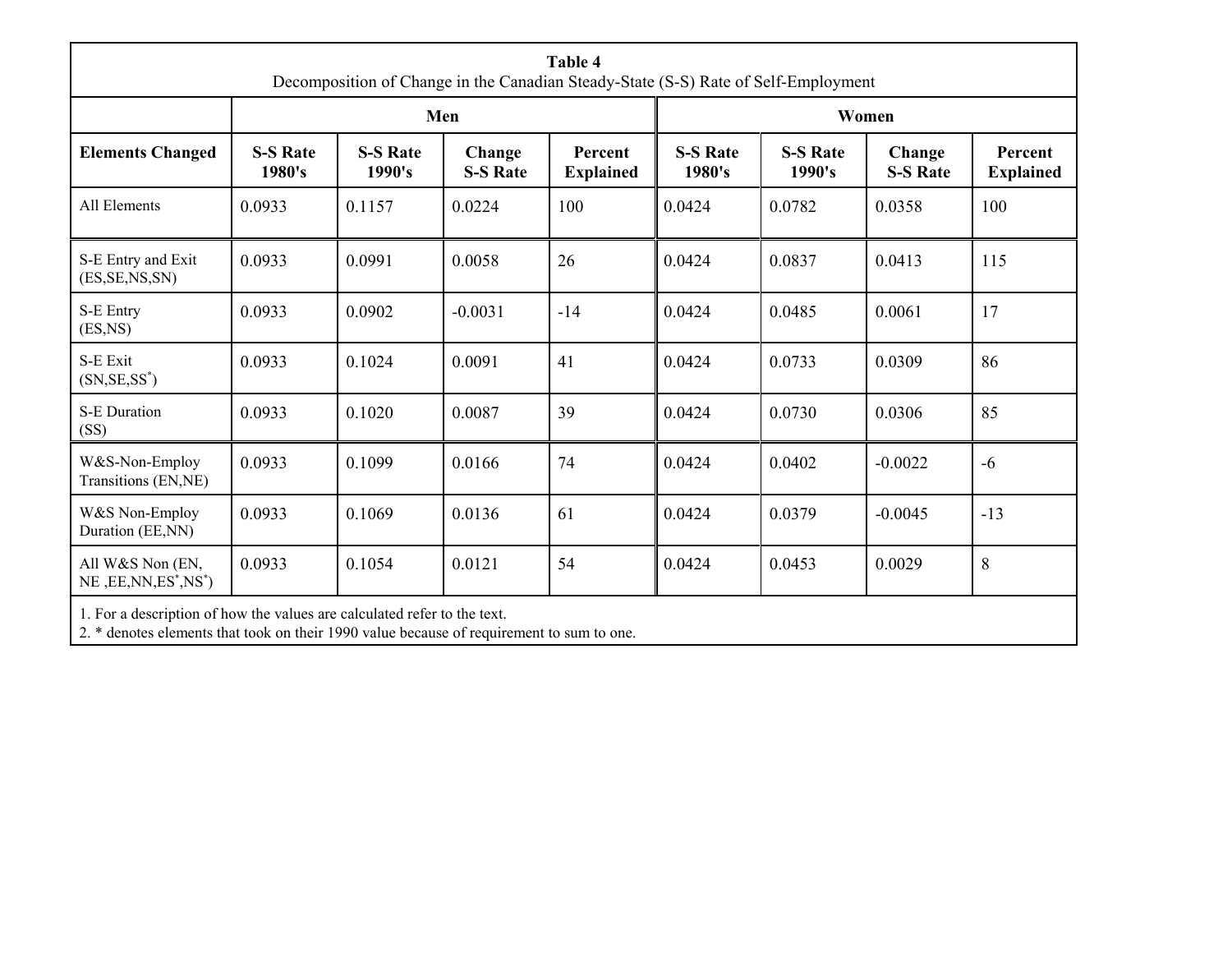|                         | Table 5                               |                                                                               |
|-------------------------|---------------------------------------|-------------------------------------------------------------------------------|
|                         |                                       | Adjusted Transition Matrices, Ergodic Distributions and Steady-State Rates of |
| <b>Self-Employment:</b> | 1980's v.s. 1990's, males and females |                                                                               |

|           | Predicted Probability Matrix 1990's   |         |                  |                 | Probability Matrix 1980's   |        |                  |
|-----------|---------------------------------------|---------|------------------|-----------------|-----------------------------|--------|------------------|
|           | $\mathbf{N}_{t}$                      | $S_{t}$ | $\mathbf{E}_{t}$ |                 | $N_{t}$                     | $S_t$  | $\mathbf{E}_{t}$ |
| $E_{t+1}$ | 0.3262                                | 0.1510  | 0.9209           | ${\bf E_{t+1}}$ | 0.3121                      | 0.1487 | 0.9184           |
| $S_{t+1}$ | 0.0361                                |         | 0.0116 0.8173    | $S_{t+1}$       | 0.0338                      |        | 0.0116 0.8180    |
| $N_{t+1}$ | 0.6377                                | 0.0317  | 0.0674           | $N_{t+1}$       | 0.6541                      | 0.0332 | 0.0701           |
|           | Predicted Ergodic Distribution 1990's |         |                  |                 | Ergodic Distribution 1980's |        |                  |
|           |                                       | 0.7709  | E                |                 |                             | 0.7602 | E                |
|           |                                       | 0.0788  | S                |                 |                             | 0.0783 | S                |
|           |                                       | 0.1504  | N                |                 |                             | 0.1615 | N                |

Steady-State Self-Employment Rate = 0.0933 Steady-State Self-Employment Rate = 0.0927  **Predicted Change in Steady-State Self-Employment Rate 1990's-1980's = -0.0006**

Percent of Actual Change Predicted by Allowing X's to Change to 1990's Levels = -2.7%

|                                            |         |                             |           | Women |         |               |                                            |           |
|--------------------------------------------|---------|-----------------------------|-----------|-------|---------|---------------|--------------------------------------------|-----------|
|                                            |         | Probability Matrix 1980's   |           |       |         |               | Predicted Probability Matrix 1990's        |           |
| $\mathbf{E}_{t}$                           | $S_{t}$ | $N_{t}$                     |           |       | $E_{t}$ | $S_{t}$       | $N_{t}$                                    |           |
| 0.8984                                     | 0.2695  | 0.1708                      | $E_{t+1}$ |       | 0.9061  | 0.2652        | 0.1934                                     | $E_{t+1}$ |
| 0.0089                                     | 0.6482  | 0.0127                      | $S_{t+1}$ |       |         | 0.0086 0.6590 | 0.0141                                     | $S_{t+1}$ |
| 0.0927                                     | 0.0823  | 0.8164                      | $N_{t+1}$ |       | 0.0854  | 0.0758        | 0.7925                                     | $N_{t+1}$ |
|                                            |         | Ergodic Distribution 1980's |           |       |         |               | Predicted Ergodic Distribution 1990's      |           |
| E                                          | 0.6372  |                             |           |       | E       | 0.6803        |                                            |           |
| $\mathbf{s}$                               | 0.0282  |                             |           |       | S       | 0.0291        |                                            |           |
| N                                          | 0.3346  |                             |           |       | N       | 0.2905        |                                            |           |
| Steady-State Self-Employment Rate = 0.0424 |         |                             |           |       |         |               | Steady-State Self-Employment Rate = 0.0411 |           |

 **Predicted Change in Steady-State Self-Employment Rate 1990's-1980's = -0.0014**

Percent of Actual Change Predicted by Allowing X's to Change to 1990's Levels = -3.9%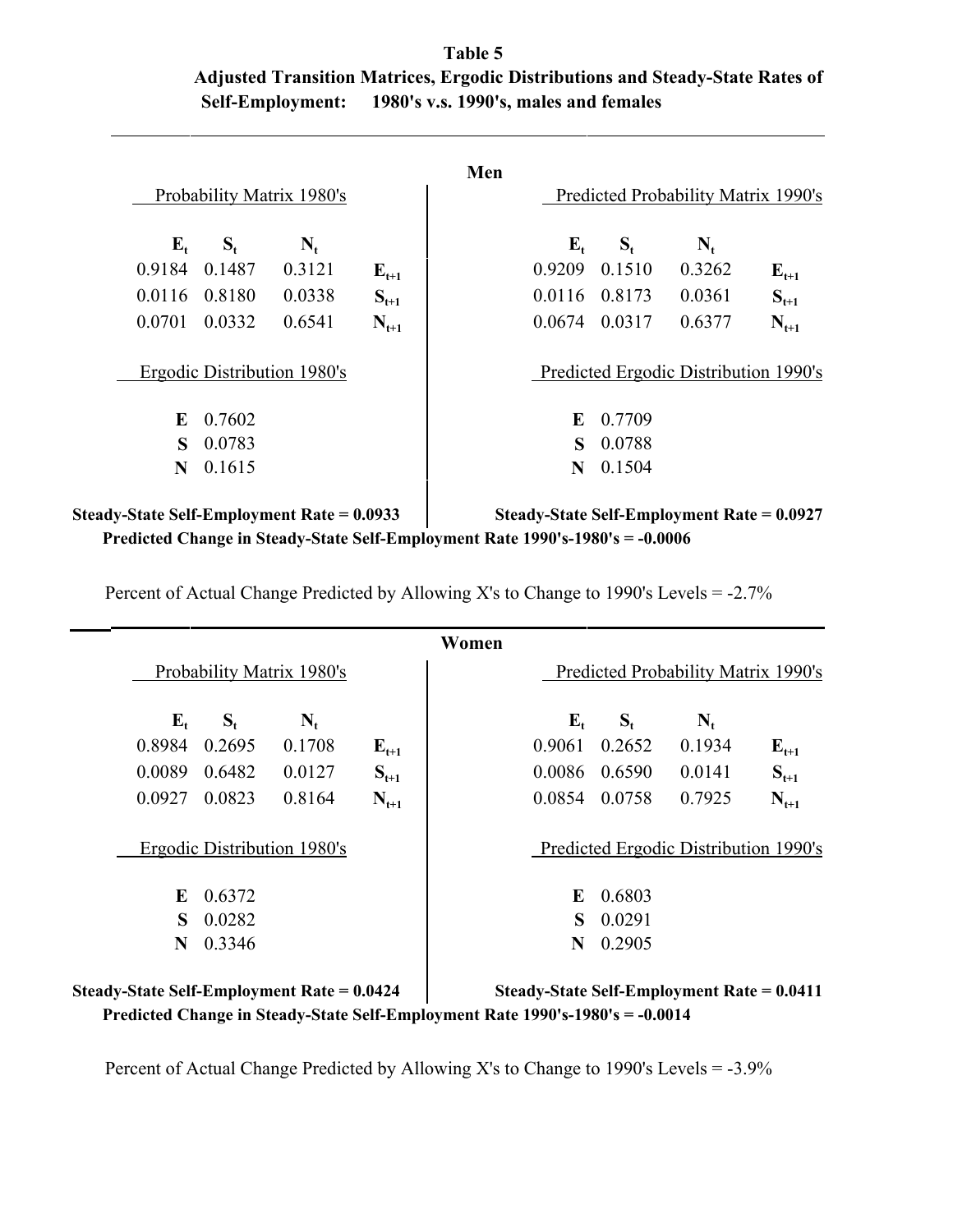| Table 6<br>Employment Characteristics by Job Tenure: Self-Employed v.s. All Employed |                      |                     |                     |                          |                     |                     |                     |                     |  |  |  |  |
|--------------------------------------------------------------------------------------|----------------------|---------------------|---------------------|--------------------------|---------------------|---------------------|---------------------|---------------------|--|--|--|--|
|                                                                                      | <b>Self-Employed</b> |                     |                     |                          | <b>All Employed</b> |                     |                     |                     |  |  |  |  |
|                                                                                      |                      | 1980's              | 1990's              |                          | 1980's              |                     | 1990's              |                     |  |  |  |  |
| <b>Year's Self-</b><br><b>Employed</b>                                               | Less than 1<br>year  | More than<br>1 year | Less than 1<br>year | More than<br>1 year      | Less than 1<br>year | More than<br>1 year | Less than 1<br>year | More than<br>1 year |  |  |  |  |
| <b>MEN</b>                                                                           |                      |                     |                     |                          |                     |                     |                     |                     |  |  |  |  |
| Self-Employment Type (%)                                                             |                      |                     |                     |                          |                     |                     |                     |                     |  |  |  |  |
| <b>Own Account</b>                                                                   | 70.69                | 57.11               | 83.56               | 68.21                    | ----                | ----                | ----                | ----                |  |  |  |  |
| <b>With Paid Help</b>                                                                | 29.31                | 42.89               | 16.44               | 31.79                    | ----                | ----                | ----                | ----                |  |  |  |  |
| <b>Usual Hours Worked Per Week (%)</b>                                               |                      |                     |                     |                          |                     |                     |                     |                     |  |  |  |  |
| Less than 20                                                                         | 9.32                 | 12.14               | 12.06               | 15.01                    | 5.23                | 14.63               | 8.29                | 18.10               |  |  |  |  |
| <b>20-30 hours</b>                                                                   | 7.76                 | 5.33                | 9.80                | 7.49                     | 3.99                | 1.49                | 6.24                | 2.37                |  |  |  |  |
| <b>31-40 hours</b>                                                                   | 39.10                | 32.47               | 35.44               | 30.42                    | 63.52               | 59.84               | 57.84               | 54.67               |  |  |  |  |
| $41+ hours$                                                                          | 43.81                | 50.06               | 42.70               | 47.08                    | 27.26               | 24.04               | 27.63               | 24.86               |  |  |  |  |
| <b>WOMEN</b>                                                                         |                      |                     |                     |                          |                     |                     |                     |                     |  |  |  |  |
|                                                                                      |                      |                     |                     | Self-Employment Type (%) |                     |                     |                     |                     |  |  |  |  |
| <b>Own Account</b>                                                                   | 79.25                | 70.16               | 85.74               | 78.24                    | ----                |                     |                     |                     |  |  |  |  |
| <b>With Paid Help</b>                                                                | 20.75                | 29.84               | 14.26               | 21.76                    | ----                | ----                | ----                | ----                |  |  |  |  |
| <b>Usual Hours Worked Per Week (%)</b>                                               |                      |                     |                     |                          |                     |                     |                     |                     |  |  |  |  |
| Less than 20                                                                         | 38.28                | 42.38               | 33.18               | 34.51                    | 25.27               | 36.75               | 24.64               | 31.68               |  |  |  |  |
| <b>20-30 hours</b>                                                                   | 12.07                | 9.70                | 15.44               | 13.28                    | 14.27               | 8.08                | 15.54               | 9.45                |  |  |  |  |
| <b>31-40 hours</b>                                                                   | 25.20                | 21.95               | 25.68               | 24.87                    | 50.31               | 47.65               | 48.00               | 49.54               |  |  |  |  |
| $41+ hours$                                                                          | 24.45                | 25.98               | 25.71               | 27.34                    | 10.16               | 7.52                | 11.82               | 9.33                |  |  |  |  |
| * Fractions generated using sample weights.                                          |                      |                     |                     |                          |                     |                     |                     |                     |  |  |  |  |